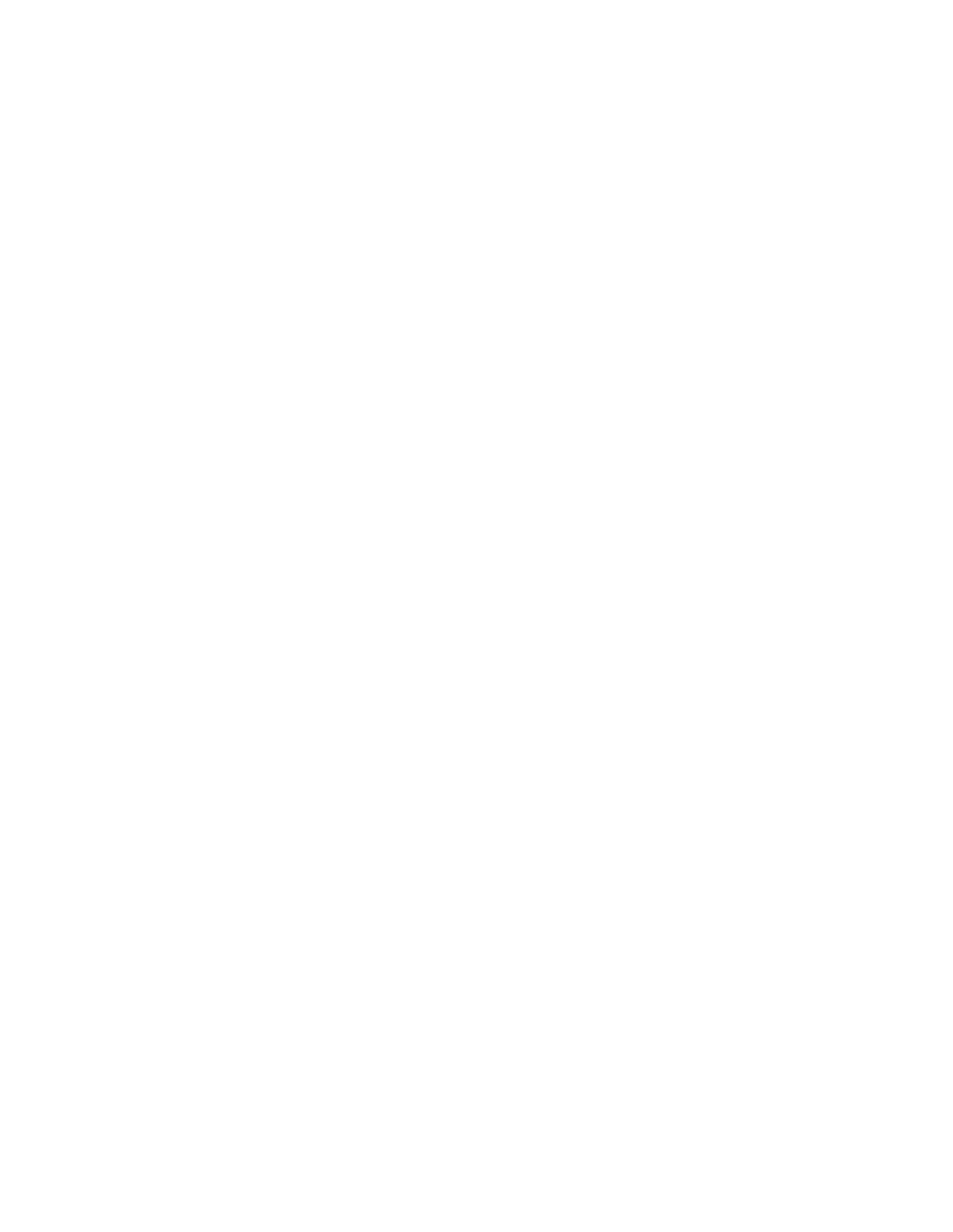#### **IMF Working Paper**

Research Department

### **Competition in the Financial Sector: Overview of Competition Policies**

#### Prepared by Stijn Claessens<sup>1</sup>

March 2009

#### **Abstract**

**This Working Paper should not be reported as representing the views of the IMF.** The views expressed in this Working Paper are those of the author(s) and do not necessarily represent those of the IMF or IMF policy. Working Papers describe research in progress by the author(s) and are published to elicit comments and to further debate.

As in other sectors, competition in finance matters for allocative, productive and dynamic efficiency. Theory suggests, however, that unfettered competition is not first best given the special features of finance. I review these analytics and describe how to assess the degree of competition in markets for financial services. Existing research shows that the degree of competition greatly varies across markets, largely driven by barriers to entry and exit. I argue that changes in financial services industries require updated competition policies and institutional arrangements, but that practices still fall short. Furthermore, I show that developing countries face some specific competition challenges.

JEL Classification Numbers: G10, G18, G28, L1, L5

 $\overline{a}$ 

Keywords: financial services, competition, competition policy, contestability, stability, foreign banks, emerging markets

Author's E-Mail Address: SClaessens@imf.org

<sup>1</sup> Paper prepared for the G-20 meeting on *Competition in the Financial Sector*, Bali, February 16-17, 2008. Stijn Claessens is Assistant Director in the Research Department of the IMF, a Professor of International Finance Policy at the University of Amsterdam, and a Research Fellow at the CEPR. I would like to thank Thorsten Beck, Jaap Bikker, Giovanni Dell'Ariccia and Luc Laeven for useful comments and discussions, the discussant, Mario Nakani, participants at the G-20 meeting, participants at seminars at the IMF Regional Office in Tokyo, the World Trade Organization (Geneva) and Bruegel (Brussels), and the referees and the editor for useful comments.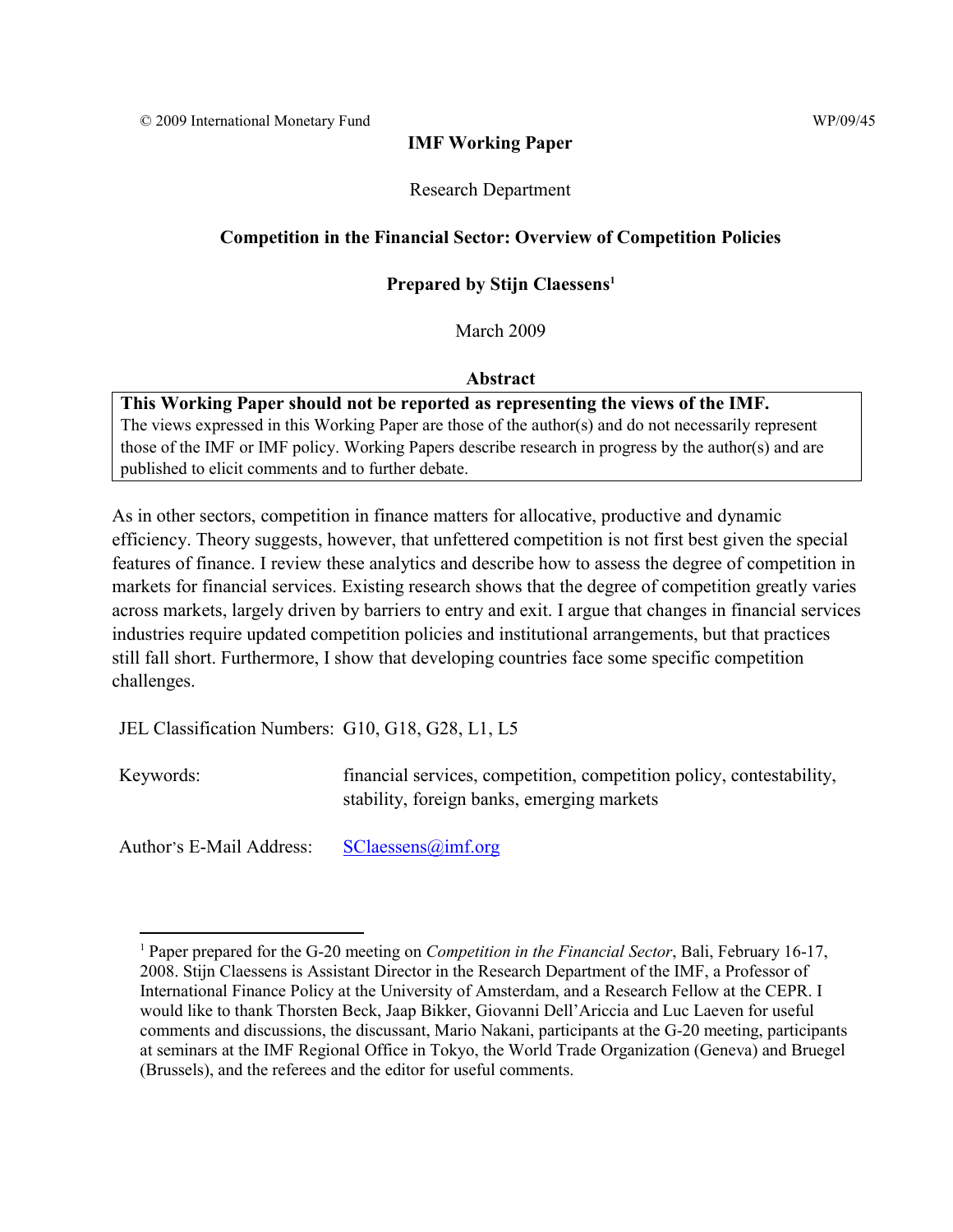| Contents                                                                                         | Page |
|--------------------------------------------------------------------------------------------------|------|
|                                                                                                  |      |
|                                                                                                  |      |
|                                                                                                  |      |
|                                                                                                  |      |
|                                                                                                  |      |
|                                                                                                  |      |
| B. The Determinants of Competition and Assessing Competition:                                    |      |
|                                                                                                  |      |
|                                                                                                  |      |
|                                                                                                  |      |
|                                                                                                  |      |
|                                                                                                  |      |
|                                                                                                  |      |
|                                                                                                  |      |
|                                                                                                  |      |
|                                                                                                  |      |
|                                                                                                  |      |
|                                                                                                  |      |
|                                                                                                  |      |
|                                                                                                  |      |
|                                                                                                  |      |
|                                                                                                  |      |
| Tables<br>1. PR-Measures (H-statistics) of Competitiveness of Banking Systems Around the World34 |      |
|                                                                                                  |      |
|                                                                                                  |      |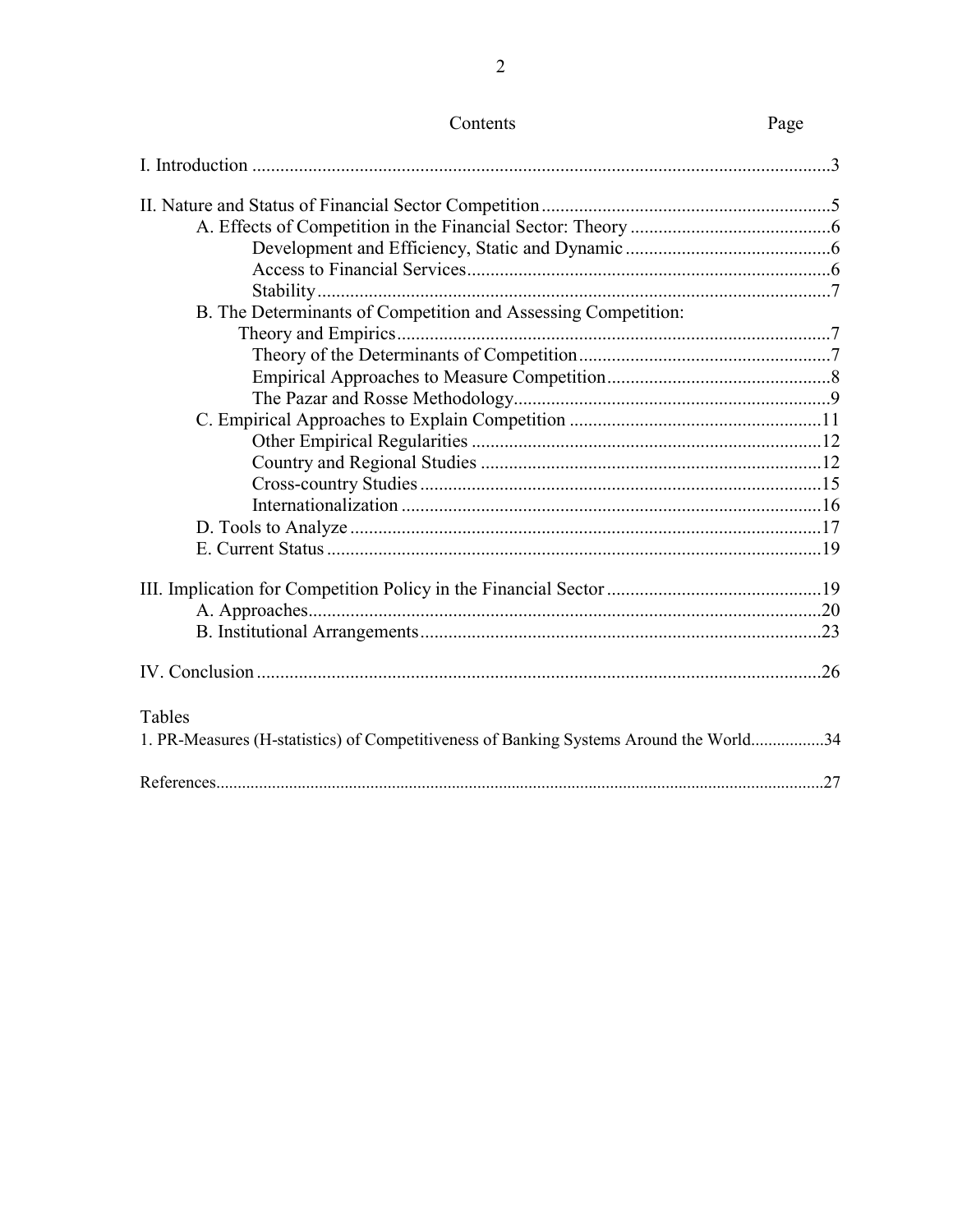#### **I. INTRODUCTION**

Competition in the financial sector matters for a number of reasons. As in other industries, the degree of competition in the financial sector matters for the efficiency of production of financial services, the quality of financial products and the degree of innovation in the sector. The view that competition in financial services is unambiguously good, however, is more naive than in other industries and vigorous rivalry may not be the first best. Specific to the financial sector is the effect of excessive competition on financial stability, long recognized in theoretical and empirical research and, most importantly, in the actual conduct of (prudential) policy towards banks. There are other complications, however, as well. It has been shown, theoretically and empirically, that the degree of competition in the financial sector can matter (negatively or positively) for the access of firms and households to financial services, in turn affecting overall economic growth.

In terms of the factors driving competition in the financial sector and the empirical measurement of competition, one needs to consider the standard industrial organization factors, such as entry/exit and contestability. But financial services provision also has many network properties, in their production (e.g., use of information networks), distribution (e.g., use of ATMs), and in their consumption (e.g., the large externalities of stock exchanges and the agglomeration effects in liquidity). This makes for complex competition structures since aspects such as the availability of networks used or the first mover advantage in introducing financial contracts become important.

Not only are many of the relationships and tradeoffs among competition, financial system performance, access to financing, stability, and finally growth, complex from a theoretical perspective, but empirical evidence on competition in the financial sector has been scarce and to the extent available often not (yet) clear. What is evident from theory and empirics, however, is that these tradeoffs mean that it is not sufficient to analyze competitiveness from a narrow concept alone or focus on one effect only. One has to consider competition as part of a broad set of objectives, including financial sector efficiency, access to financial services for various segments of users, and systemic financial sector stability, and consider possible tradeoffs among these objectives. And since competition depends on several factors, one has to consider a broad set of policy tools when trying to increase competition in the financial sector.

In all, this means that competition policy in the financial sector is quite complex and can be hard to analyze. Empirical research on competition in the financial sector is also still at an early stage. The evidence nevertheless shows that factors driving competition and competition have been important aspects of recent financial sector improvements. To date, greater competition have been achieved by traditional means: removing entry barriers, liberalizing product restrictions, abolishing restrictive market definitions, eliminating intra-sectoral restrictions, etc. Making in this way financial systems more open and contestable, i.e., having low barriers to entry and exit, has generally led to greater product differentiation, lower cost of financial intermediation, more access to financial services, and enhanced stability. The evidence for these effects is fairly universal, from the US, EU and other developed countries to many developing countries.

As globalization, technological improvements and de-regulation further progress, the gains of competition can be expected to become even more wide-spread across and within countries. At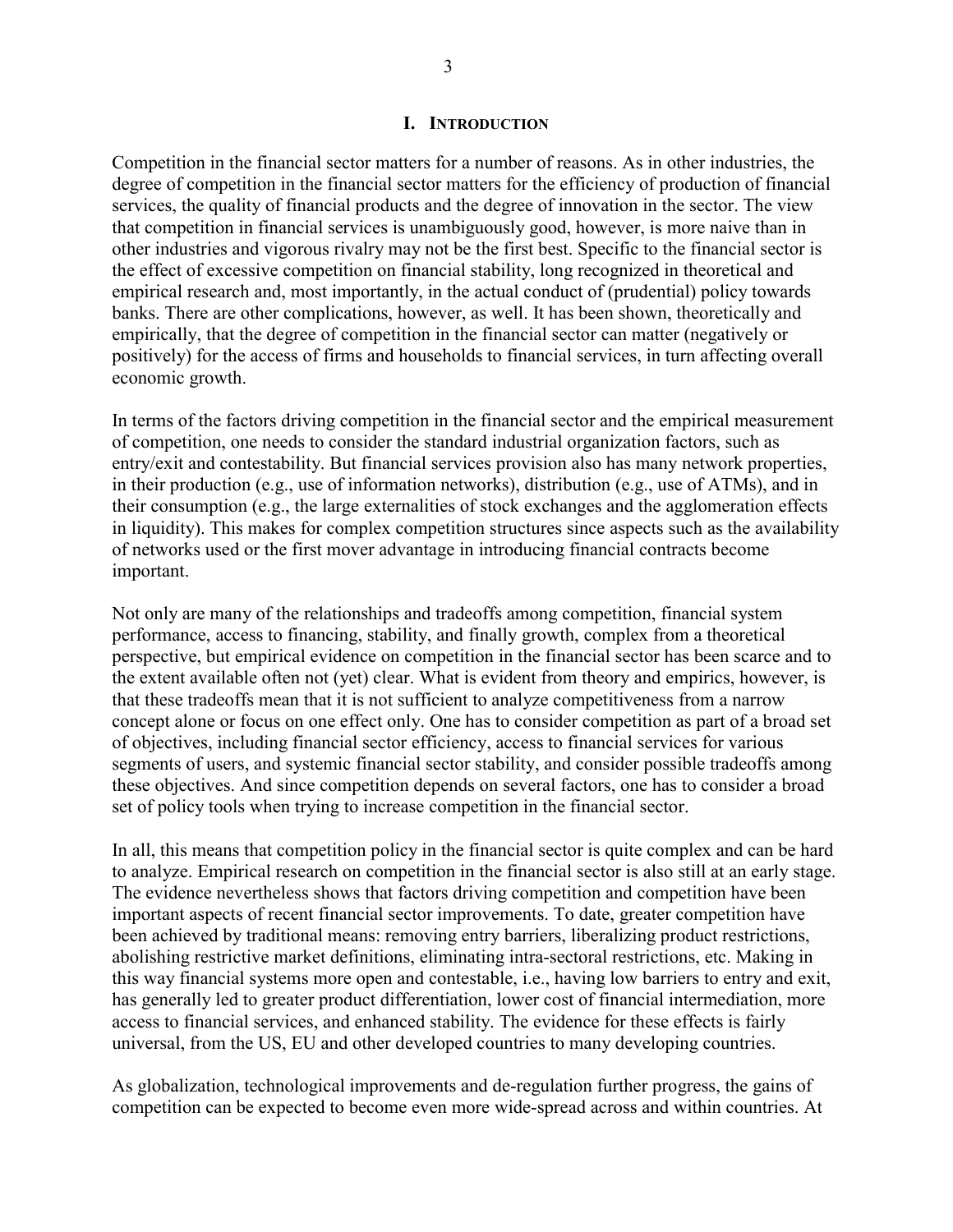the same time, once the easier steps have been taken, policies to achieve effective competition in all dimensions and balancing the trade-offs between competition and other concerns, become more challenging. The rapid competitive gains due to the first rounds of liberalization over the past few decades will be hard to sustain going forward. Complexity will also become greater going forward as financial services industries evolve, financial markets and products become more complex and global, and new regulatory and competition policy issues arise. The rapidly changing world of financial services provision and the many new forms of financial services provision means all the more that approaches to competition issues need to be adjusted.

This is the more important since competition policy in the financial sector is often already behind that in many other sectors and still a missing part of the financial sector development agenda in many countries. Too often, competition is seen as an afterthought, rather than being considered an essential ingredient of a financial sector development strategy. To assure markets remain and become even more competitive will require taking into account the special properties of financial markets, including the existence of many networks in finance. But here the theoretical and empirical literature is just catching up with changes. And competition policy will become more difficult institutionally to organize, both within and across countries, yet necessary given the global dimensions of many financial markets these days. Furthermore, financial systems are often entrenched, in developing countries especially, including through links between the financial and real sectors, and odious relationships with the political sector as well, all of which can make achieving effective competition complex.

Recent events in global financial markets, while too recent to draw firm conclusions, highlight some issues on which it will be necessary to reflect. The global dimensions of the financial crisis clearly confirm the need for many policies, whether aimed at stability or at improving marker functioning, to operate in a consistent manner across jurisdictions, especially for systemicallyimportant financial institutions and activities. The crisis also makes clear the need for a more holistic approach to prudential regulation, at both the institutional and macroeconomic level, to address wider systemic risks. This objective will likely require measures aimed at strengthening capital and liquidity requirements for individual institutions, avoiding the build-up of systemic risk across institutions and the economy over time, and improving national and international resources and financial sector responses to distress.

The financial crisis has also shown the need to strengthen market discipline, addressing key information gaps and encouraging more robust private governance and risk management systems. One other lesson the financial crisis calls for is to revisit the institutional infrastructure for financial services provision, including the role of rating agencies and the need for derivatives trading to move to more regulated markets. The crisis also confirms the need for competition policy to adjust and adapt to developments in financial markets. As some have suggested, in the context of regulatory failures and weaknesses in private market discipline, increased competition can lead to excessive risk-taking, implying the need for competition policy to consider broader aspects. When considering these and other changes, the new architecture will need to take into account the inherent limitations of regulation and supervision, and guards against overregulation.

The paper reviews the state of knowledge on these issues and how competition policy is and should be organized. It does so in the following manner. Section 2 provides a review of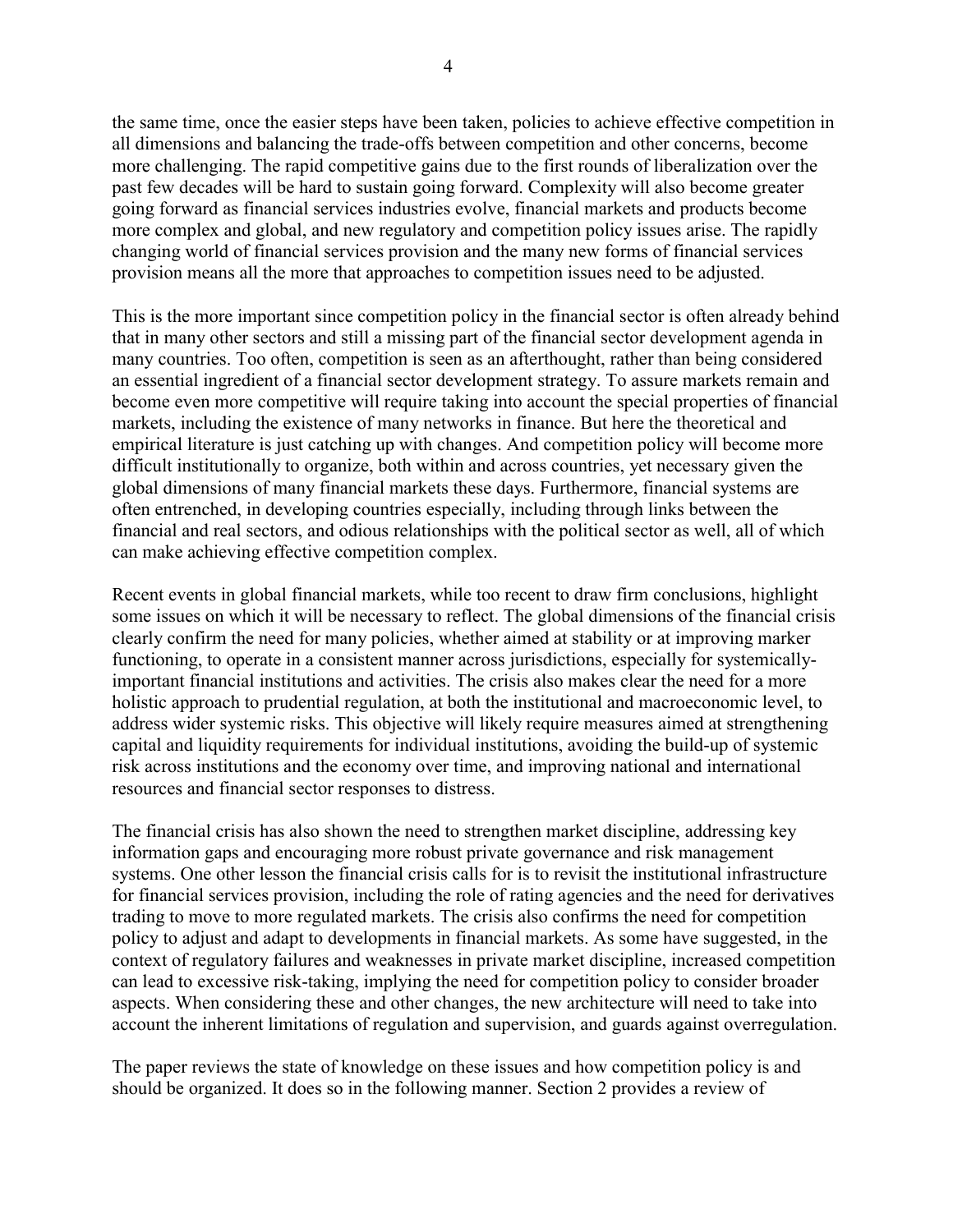literature, both of the nature and effects of competition in the financial sector as well as of how to go about measuring competition in general and in the financial sector specifically. The section discusses, among others, the approaches and methodology used to tests for the degree of competition in the financial markets of a particular country or market, presents some data on measures that are starting to be used for assessing financial sector competitiveness, shows how these measures relate to structural and policy variables, and what tools to use to measure competition. It also discusses the current state of affairs in competition policy and how changes in financial services industries underway affect the nature of competition. Section 3 discusses the implications for competition policy, how to approach it, and how to organize it. In the last section, the paper present its conclusions, although not many definitive. It does stress, however, that practices in many countries fall far short of the large need for better competition policy in the financial sector.

#### **II. NATURE AND STATUS OF FINANCIAL SECTOR COMPETITION**

What is special about competition in financial sector? And how does competition matter? The two questions are closely related and depend in turn on what dimensions one analyzes. For the purpose of this paper, I consider the links between competition and the following three dimensions: financial sector development (including the efficiency of financial services provision); access to financial services for households and firms (i.e., the availability, or lack thereof, of financial services at reasonable cost and convenience); and financial sector stability (i.e., the absence of systemic disturbances that have major real sector impact). Under the first link, development and efficiency, once can consider questions like: with greater competition, is the system more developed, e.g., is it larger, does it provide better quality financial products/services, in a static and dynamic way; is it more efficient, i.e., exhibits a lower cost of financial intermediation, is it less profitable; and is it closer to some competitive benchmark? Under access, once can consider whether access to financing, particularly for smaller firms and poorer individuals, but also in general for households, large firms and other agents is improved, in terms of volume and costs, with greater competition. And in terms of stability, one can consider whether the banking system has less volatility, fewer financial crises and is generally more robust and its financial integrity higher with more competition.

I consider what theory predicts on each of the three dimensions, since all are important and there can be relationships among them, making analyzing any individually not complete.<sup>2</sup> I then review the current empirical findings on the same dimensions, and some assessment of the degree of competition in various financial markets. I next review what both theory and empirics predict on what drives competition in the financial sector. I analyze specifically internationalization of financial services, which is growing rapidly and which has had an especially large impact on financial sector competition in many developing countries. Lastly, I suggest what these theory and empirical findings suggest in terms of what tools should regulators use for the application of competition policy.

1

 $2^{2}$  For a recent review of the theoretical literature on competition and banking, see Vives 2001.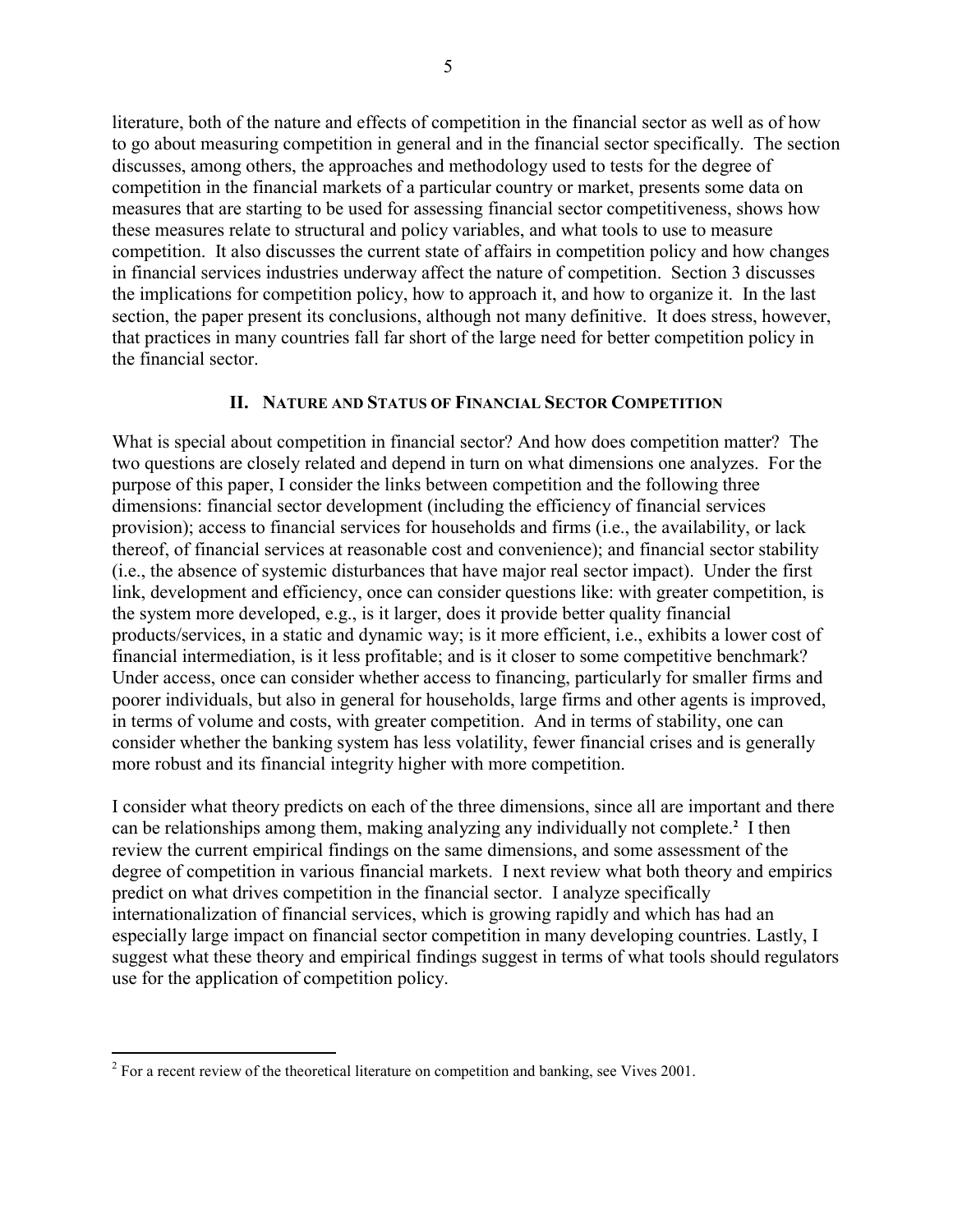## **A. Effects of Competition in the Financial Sector: Theory**

#### **Development and Efficiency, Static and Dynamic**

As a first-order effect, one expects increased competition in the financial sector to lead to lower costs and enhanced efficiency of financial intermediation, greater product innovation, and improved quality. Even though financial services have some special properties, the channels are similar to other industries. In a theoretical model, Besanko and Thakor (1992), for example, allowing for the fact that financial products are heterogeneous, analyze the allocational consequences of relaxing entry barriers and find that equilibrium loan rates decline and deposit interest rates increase, even when allowing for differentiated competition. In turn, by lowering the costs of financial intermediation, and thus lowering the cost of capital for non-financial firms, more competitive banking systems lead to higher growth rates. Of course, they are not just efficiency and costs, but also the incentives of institutions and markets to innovate that are likely affected by the degree of competition.

#### **Access to Financial Services**

As a first-order effect, greater development, lower costs, enhanced efficiency, and a greater and wider supply resulting from competition will lead to greater access. The relationships between competition and banking system performance in terms of access to financing are more complex, however. The theoretical literature has analyzed how access can depend on the franchise value of financial institutions and how the general degree of competition can negatively or positively affect access. Market power in banking, for example, may, to a degree, be beneficial for access to financing (Petersen and Rajan, 1995). With too much competition, banks may be less inclined to invest in relationship lending (Rajan, 1992). At the same time, because of hold-up problems, too little competition may tie borrowers too much to an individual institution, making the borrower less willing to enter a relationship (Petersen and Rajan, 1994; and Boot and Thakor, 2000). More competition can then, even with relationship lending, lead to more access.

The quality of information can interact with the size and structure of the financial system to affect the degree of access to financial services. Financial system consolidation can lead to a greater distance and thereby to less lending to more opaque firms such as SMEs. Improvements in technology and better information that spur consolidation can be offsetting factors, however. Theory has shown some other complications. Some have highlighted that competition is partly endogenous as financial institutions invest in technology and relationships (e.g., Hauswald and Marguez, 2003). Theory has also shown that technological progress lowering production or distribution costs for financial services providers does not necessarily lead to more or better access to finance. Models often end up with ambiguous effects of technological innovations, access to information, and the dynamic pattern of entry and exit on competition, access, stability and efficiency (e.g., Dell'Ariccia and Marquez, 2004, and Marquez, 2002). Increased competition can, for example, lead to more access, but also to weaker lending standards, as observed recently in the sub-prime lending market in the US (Dell'Ariccia, Laeven and Igan, 2008) but also in other episodes.

These effects are further complicated by the fact that network effects exist in many aspects of supply, demand or distribution of financial services. In financial services production, much used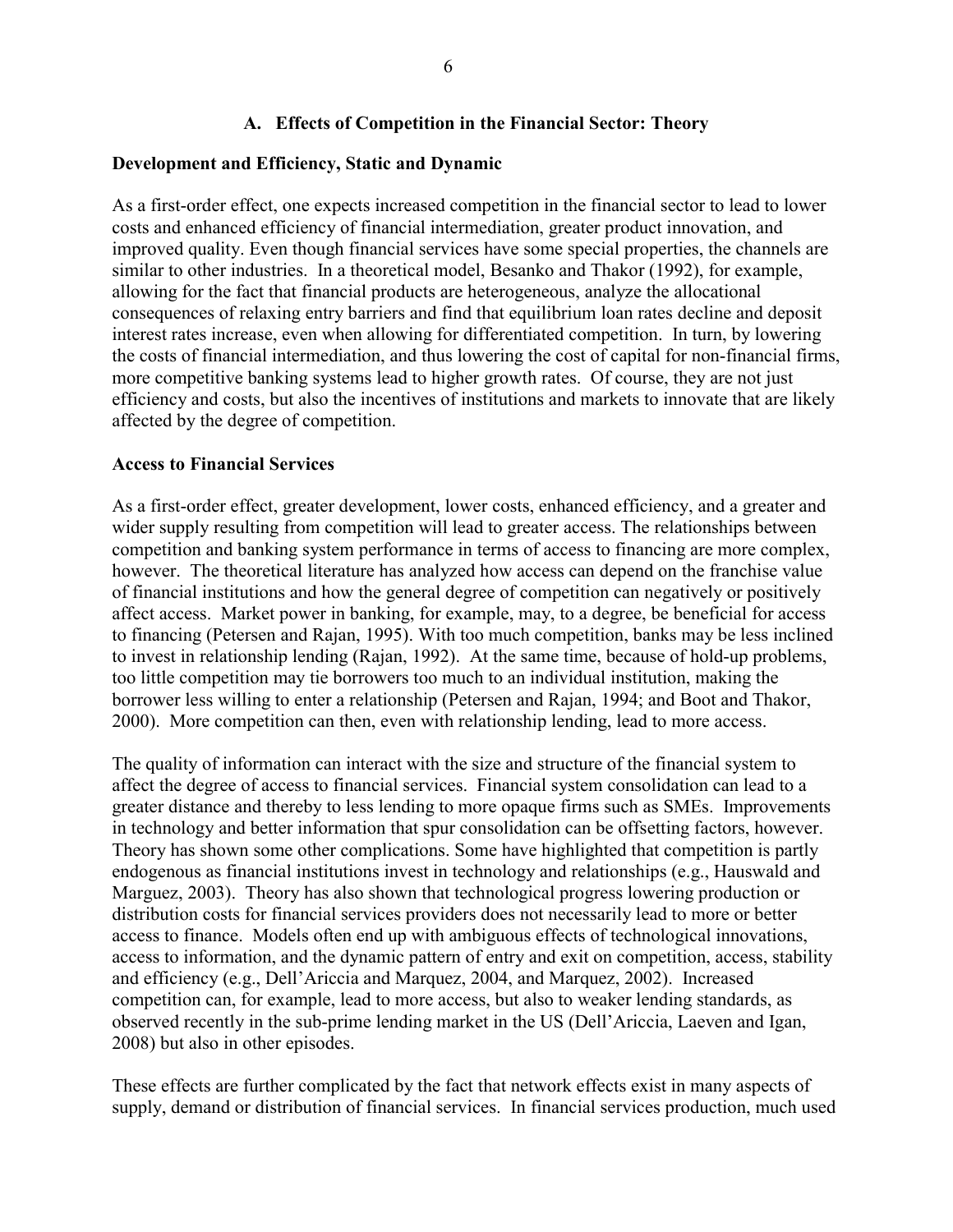is made of information networks (e.g., credit bureaus). In distribution, networks are also extensively used (e.g., use of ATMs). Furthermore, in their consumption, many financial services display network properties (e.g., liquidity in stock exchanges). As for other network industries, this makes competition complex (see further Ausubel, 1991, and Claessens, Dobos, Klingebiel and Laeven, 2003).

# **Stability**

The relationships between competition and stability are also not obvious. Many academics and especially policy makers have stressed the importance of franchise value for banks in maintaining incentives for prudent behavior. This in turn has led banking regulators to carefully balance entry and exit. Licensing, for example, is in part used as a prudential policy, but often with little regard for its impact on competition. This has often been a static view, however. Perotti and Suarez (2002) show in a formal model that the behavior of banks today will be affected by both current and future market structure and the degree to which authorities will allow for a contestable, i.e., open, system in the future. In such a dynamic model, current concentration does not necessarily reduce risky lending, but an expected increase in future market concentration can make banks choose to pursue safer lending today. More generally, there may not be a tradeoff between stability and increased competition as shown among others by Allen and Gale (2004), Boyd and De Nicolò (2005) and reviewed recently by Allen and Gale (2007). Allen and Gale (2004) furthermore show that financial crises, possibly related to the degree of competition, are not necessarily harmful for growth.

## **B. The Determinants of Competition and Assessing Competition: Theory and Empirics**

I first review as what theory predicts drives competition, in general and specifically in the financial sector, and then what theory suggests on how best to measure competition and what tools can be used.

## **Theory of the Determinants of Competition**

In terms of empirical measurement and associated factors driving competition one can consider three types of approaches: market structure and associated indicators; contestability and regulatory indicators to gauge contestability; and formal competition measures. Much attention in policy context and empirical tests is given to market structure and the actual degree of entry and exit in particular markets as determining the degree of competition. The general *Structure-Conduct-Performance* (SCP) paradigm, the dominant paradigm in industrial organization from 1950 till the 1970s, made links between structure and performance. *Structure* refers to market structure defined mainly by the concentration in the market. *Conduct* refers to the behavior of firms—competitive or collusive—in various dimensions (pricing, R&D, advertising, production, choice of technology, entry barriers, predation, etc.). And *Performance* refers to (social) efficiency, mainly defined by extent of market power, with greater market power implying lower efficiency. The paradigm was based on the hypotheses that i) Structure influences Conduct (e.g., lower concentration leads to more competitive the behavior of firms); ii) Conduct influences Performance (e.g., more competitive behavior leads to less market power and greater social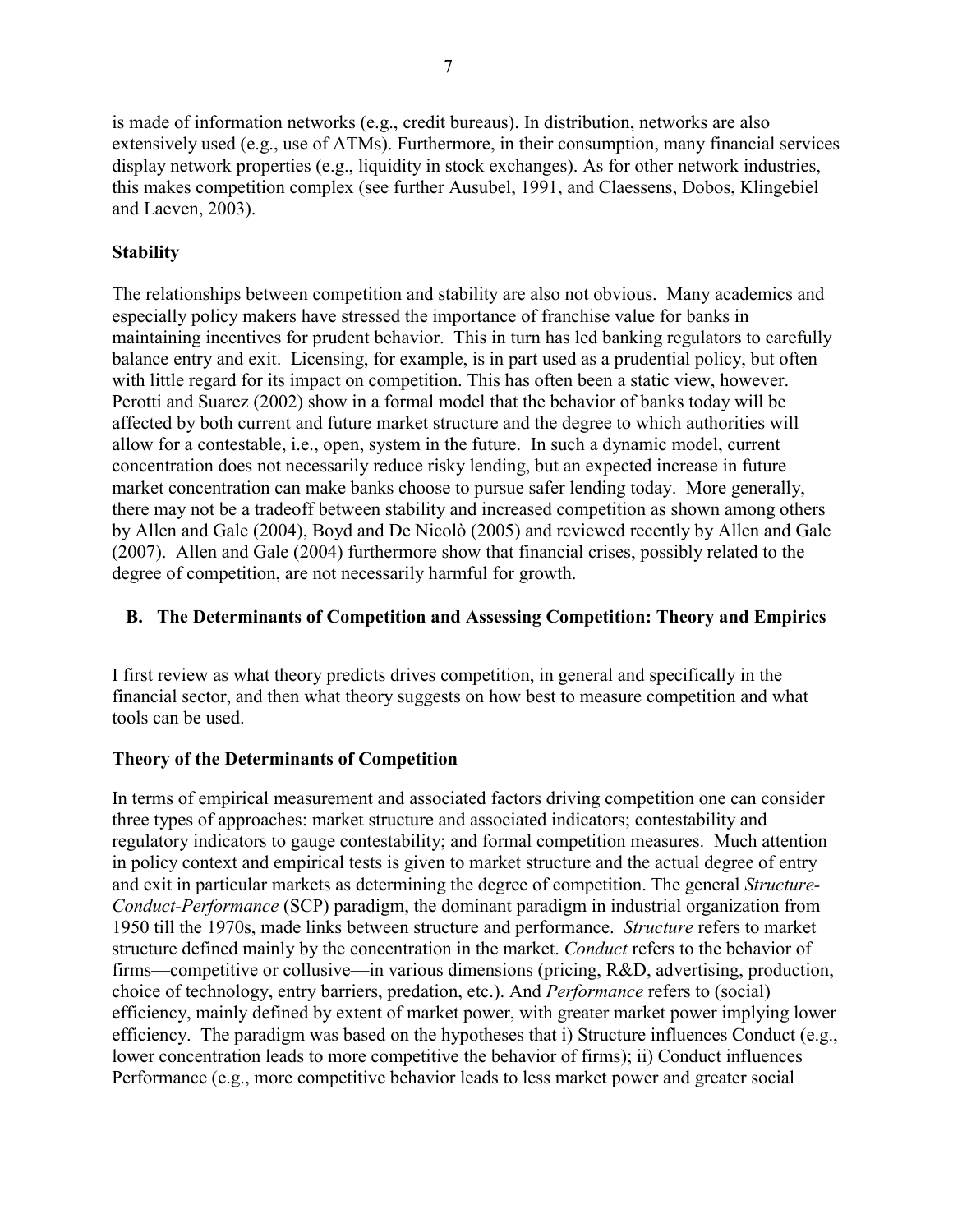efficiency). And iii) Structure therefore influences Performance (e.g., lower concentration leads to lower market power).<sup>3</sup>

Theoretically and empirically there are a number of problems with the SCP-paradigm and its implications that, directly and indirectly, structure determines performance. For one, structure is not (necessarily) exogenous since market structure itself is affected by firms' conduct and hence by performance. Another conceptual problem is that industries with rapid technological innovation and much creative destruction, likely the financial sector, may have high concentration and market power, but this is necessary to compensate these firms for their innovation and investment and does not mean reduced social welfare. Most importantly, and different from the SCP-paradigm, the more general competition and contestability theory suggests that market structure and actual degree of entry or exit are not necessarily the most important factors in determining competition. The degree of contestability, that is, the degree of absence of entry and exit barriers, rather than actual entry, matters for competitiveness (Baumol, Panzar, and Willig, 1982). Contestable markets are characterized by operating under the threat of entry. If a firm in a market with no entry or exit barriers raises its prices above marginal cost and begins to earn abnormal profits, potential rivals will enter the market to take advantage of these profits. When the incumbent firm(s) respond(s) by returning prices to levels consistent with normal profits, the new firms will exit. In this manner, even a single-firm market can show highly competitive behavior.

The theory of contestable markets has also drawn attention to the fact that there are several sets of conditions that can yield competitive outcomes, with competitive outcomes possible even in concentrated systems since it does not mean that the firm is harming consumers by earning super-normal profits. On the other hand, collusive actions can be sustained even in the presence of many firms. The applicability of the contestability theory to specific situations can vary, however, particularly as there are very few markets which are completely free of sunk costs and entry and exit barriers. Financial sector specific theory adds to this some specific considerations. While the threat of entry or exit can also be an important determinant of the behavior of financial market participants, issues such as information asymmetries, investment in relationships, the role of technology, networks, prudential concerns, and other factors can matter as well for determining the effective degree of competition (see further Bikker and Spierdijk, 2008).

#### **Empirical Approaches to Measure Competition**

 $\overline{a}$ 

There are three approaches that have been proposed for measuring competition. The first empirical approach considers factors such as financial system concentration, the number of banks, or Herfindahl indices. It relies on the SCP paradigm, i.e., there being relationships between structure-conduct-performance, but does not directly gauge banks' behavior. The second considers regulatory indicators to gauge the degree of contestability. It takes into account entry requirements, formal and informal barriers to entry for domestic and foreign banks, activity

<sup>&</sup>lt;sup>3</sup> Within this general paradigm, many aspects have been investigated. For example, there exist studies of the degree to which firms deviate from a production-efficient frontier, so-called x-inefficiency (see Berger and Humphrey, 1997, for an international survey of x-inefficiency studies for financial institutions).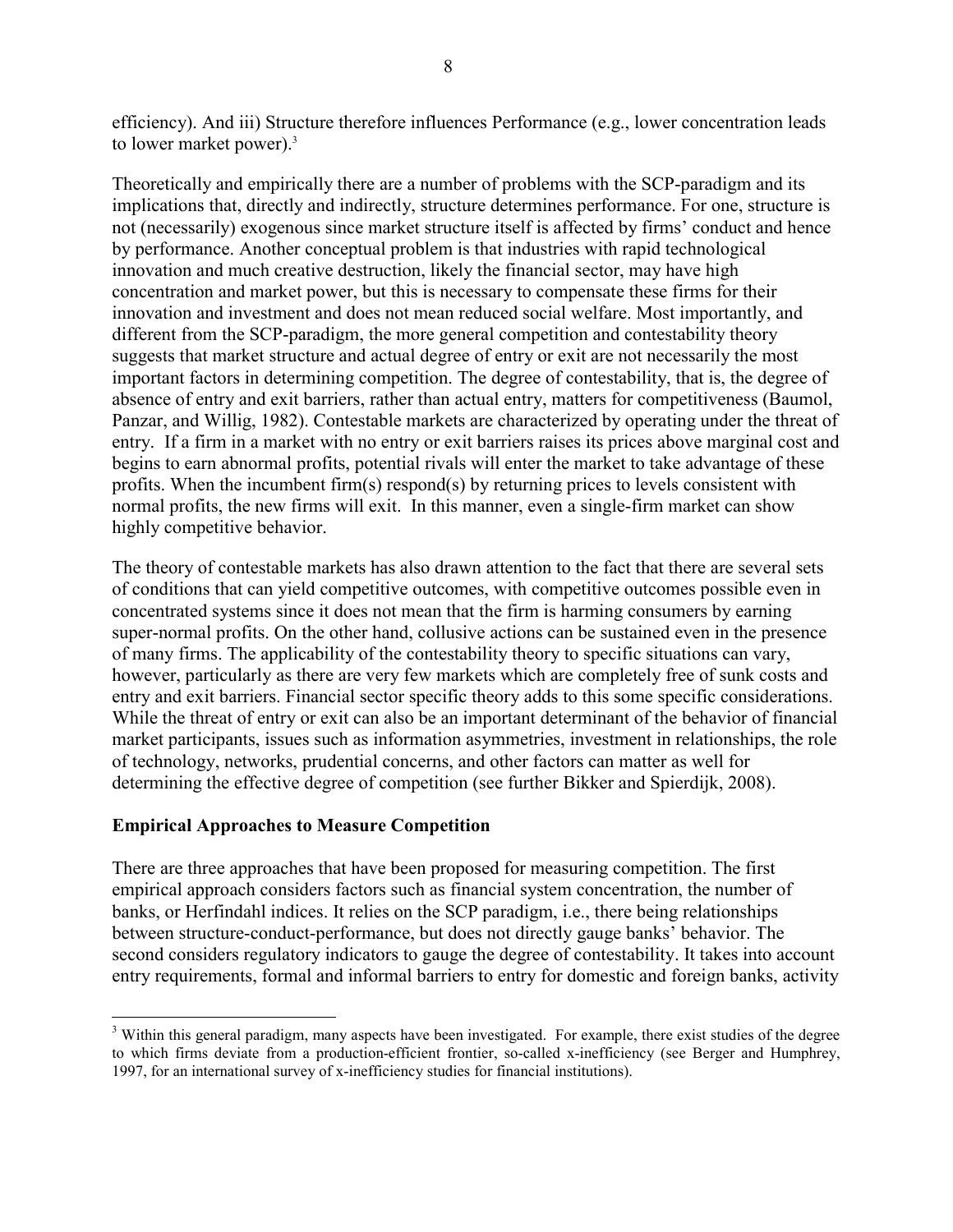restrictions etc. It also considers changes over time in financial instruments, innovations, etc. as these can lead to changes in the competitive landscape. The third set uses formal competition measures, such as the so-called H-statistics, that proxies the reaction of output to input prices. These formal competition measures are theoretical well-motivated, and have often been used in other industries, but they do impose assumptions on (financial intermediaries') cost and production functions.

In terms of the first two approaches, theory has made clear that documenting an industry's structure, the degree of competition, its determinants, and its impacts can be complicated. For one, the competitiveness of an industry cannot be measured by market structure indicators alone, such as number of institutions or concentration indexes. And no specific market concentration measure is best: neither the number of firms, nor the market share of the top 3 or 5, or the often used Herfindahl index is necessarily the best. Second, traditional performance measures used in finance, such as the size of banks' net interest margins or profitability or transaction costs in stock markets, do not necessarily indicate the competitiveness of a financial system. These performance measures are also influenced by a number of factors, such as a country's macroperformance and stability, the form and degree of taxation of financial intermediation, the quality of country's information and judicial systems, and financial institution specific factors, such as leverage, the scale of operations and risk preferences. As such, these measures can be poor indicators of the degree of competition. Yet, they have often been so used as such in spite of these weaknesses. Fortunately, general structure and performance measures have declined in empirical studies in favor of more specific tests.

Indeed, the third approach emphasizing that documenting the degree of competition requires specific measures and techniques has become more used. It points out that one needs to study actual behavior—in terms of marginal revenue, pass-through cost pricing, etc.—using a model and develop from there a specific measure of competitiveness. While such theoretical wellfounded tests have been conducted for many industries, it, particularly cross-country, was at an early stage a decade or so ago for the financial sector (see Cetorelli, 1999). More and more, however, formal empirical tests for competition are being applied to the financial sector, mostly to banking systems in individual countries (see Bikker and Spierdjik 2008 for a review). Data problems were previously a hindrance for the cross-country research—since little bank-level data were available outside of the main developed countries, but recently established databases have also allowed for better empirical work comparing countries.

## **The Pazar and Rosse Methodology**

Generally, as in other sectors, the degree of competition is measured with respect to the actual behavior of (marginal) bank conduct. Broad cross-country studies using formal methodologies are Claessens and Laeven (2004) and Bikker and Spierdijk (2007). Using bank-level data and applying the Panzar and Rosse (1987; PR) methodology, the first study estimates the degree of competition in 50 countries' banking systems. Specifically, it investigates the extent to which a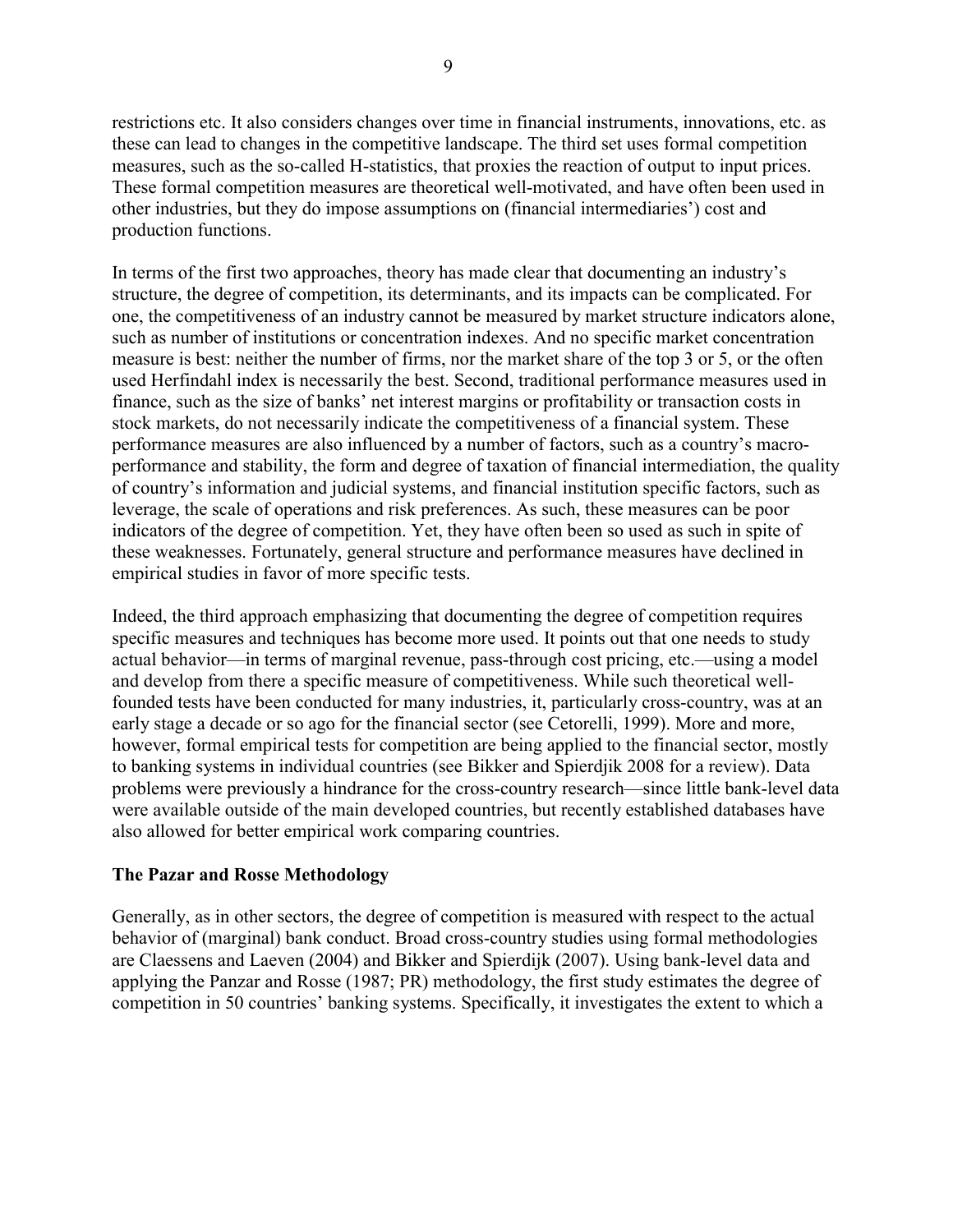change in factor input prices is reflected in (equilibrium) revenues earned by a specific bank. The PR-model is, as is typical, estimated using pooled samples for each country.<sup>4</sup>

Under perfect competition, an increase in input prices raises both marginal costs and total revenues by the same amount as the rise in costs. Under a monopoly, an increase in input prices will increase marginal costs, reduce equilibrium output and consequently reduce total revenues. The PR model provides a measure ("H-statistic") of the degree of competitiveness of the industry, which is calculated from reduced form bank revenue equations as the sum of the elasticities of the total revenue of the banks with respect to the bank's input prices. The Hmeasure is between 0 and 1, with less than 0 being a collusive (joint monopoly) competition, less than 1 being monopolistic competition and 1 being perfect competition. It can be shown, if the bank faces a demand with constant elasticity and a Cobb-Douglas technology, that the magnitude of H can be interpreted as an inverse measure of the degree of monopoly power, or alternatively, as a measure of the degree of competition.

The second study, Bikker and Spierdijk (2007), also uses the PR-methodology, but allows the degree of competition to vary over time and covers 101 countries. Table 1 documents by individual country the measures of the two studies. The H-statistic of Claessens and Laeven varies generally between 0.60 and 0.80, suggesting that monopolistic competition sometimes approaching full competition is the best description of the degree of competition. The Bikker and Spierdijk data show even larger variation in the degree of competitiveness across the larger sample of countries, possibly due to their estimation technique allowing for time variation.

While there does not appear to be any strong pattern among types of countries, it is interesting that some of the largest countries (in terms of number of banks and general size of their economy) have relatively low values for the H-statistics. In both studies, Japan and the US, for example, have H-statistics less than 0.5. This may in part be due to the more fragmented banking markets in these countries, where small banks operate in local markets that are less competitive. Since studies find differences between types of banks, especially in countries with a large number of banks, such as the US, studying all banks may lead to a distorted measure of the

 $\overline{a}$ <sup>4</sup> Specifically, the model to estimate the H-statistics for banking is:  $+\delta D + \varepsilon_{ii}$ *i y i*  $\ln($  *Y*<sub>1,*it*</sub>  $)$  *i y <sub>2</sub>*  $\ln($  *Y*<sub>2,*it*</sub>  $)$  *i y 3*  $\ln($  *Y*<sub>3,*it*</sub>  $)$  *i*  $\ln($   $P_{ij}$   $)$  =  $\alpha$  +  $\beta$   $_{1}$   $\ln($   $W_{-1,j}$   $)$  +  $\beta$   $_{2}$   $\ln($   $W_{-2,j}$   $)$  +  $\beta$   $_{3}$   $\ln($   $W_{-3,j}$   $)$  +

where  $P_{it}$  is the ratio of gross interest revenue to total assets (proxy for output price of loans),  $W_{1, it}$  is the ratio of interest expenses to total deposits and money market funding (proxy for input price of deposits),  $W_{2it}$  is the ratio of personnel expense to total assets (proxy for input price of labor),  $W_{3,i}$  is the ratio of other operating and administrative expense to total assets (proxy for input price of equipment/fixed capital). The subscript *i* denotes bank *i*, and the subscript *t* denotes year *t*.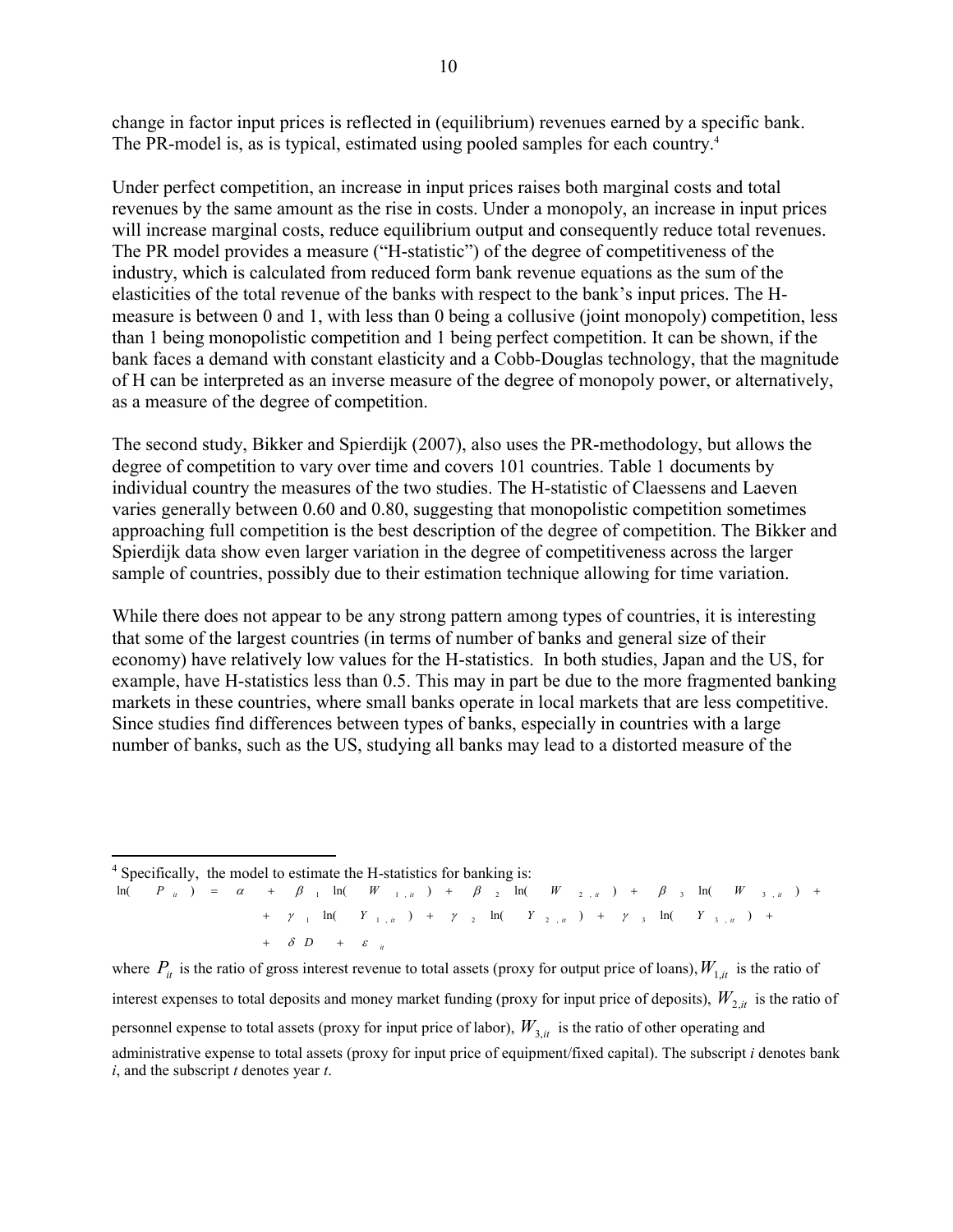overall competitiveness of a banking system.<sup>5</sup> However, even if one computes H-statistics using data on large banks, rather than all banks for countries with many banks, results remain similar.

Other papers that use this methodology mostly also reject both perfect collusion as well as perfect competition, i.e., they find mostly evidence of monopolistic competition (e.g., Wong, Wong, Fong and Choi, 2006 for Hong Kong; Gutiérrez de Rozas, 2007 for Spain; Hempell, 2002 for Germany; Bikker and Haaf, 2001 summarize the results of some ten studies; Berger, 2000, further reviews). Tests for emerging markets are rarer, but those done (e.g., Nakane, 2001, for Brazil; Prasad and Ghosh 2005, for India; Yildirim and Philippatos 2007 for a sample of Latin America countries) also find evidence of monopolistic competition. There remain large variations across countries, however, and the ability to capture the degree of competition is still imperfect, as estimates vary considerably among studies for the same banking systems (Bikker, Spierdijk, and Finnie, 2006, review a number of studies). This is also clear from Table 1 since there can be large differences between the two measures reported for individual countries (the correlation is only 0.38, and the rank correlation only 0.29), showing some of the difficulty in measuring competitiveness.

## **C. Empirical Approaches to Explain Competition**

Fewer studies have tried to explain the degree of competition in particular markets. Claessens and Laeven (2004) relate competitiveness (the H-measure) to indicators of countries' banking system structures and regulatory regimes. Importantly, and consistent with some other studies, they find no evidence that their competitiveness measure negatively relates to banking system concentration or the number of banks in the market. They do find systems with greater foreign bank entry, and fewer entry and activity restrictions to be more competitive. Their findings suggest that measures of market structures do not necessarily translate into effective competition, consistent with the theory that contestability rather than market structure determines effective competition. Others have studied the impact of financial liberalization on the degree of competitiveness and find generally that liberalized systems are more competitive, in the sense of having a higher H-measure.

There are some identification issues here, of course. Just like in studies finding that trade openness raises efficiency in sectors open to foreign competition, it could be that more efficient banking sectors are more likely to allow (external) competition, so that efficiency is the cause, rather than just an effect, of contestability. And there can be omitted variables, as when financial deregulation is adopted along with other efficiency-enhancing measures. Also, there can be political economy arguments creating reverse causality or omitted factors—for example, when insiders prefer closed, but inefficient financial systems. It means that studies assessing the impact of openness on financial system and aggregate economic performance may have a hard time identifying the direction of causality and disentangling the effects of financial reforms from

 $\overline{a}$ 

<sup>&</sup>lt;sup>5</sup> For example, De Bandt and Davis (2000) find monopoly behavior for small banks in France and Germany, and monopolistic competition for small banks in Italy and large banks in all three countries. This suggests that in these countries, small banks have more market power, perhaps as they cater more to local markets.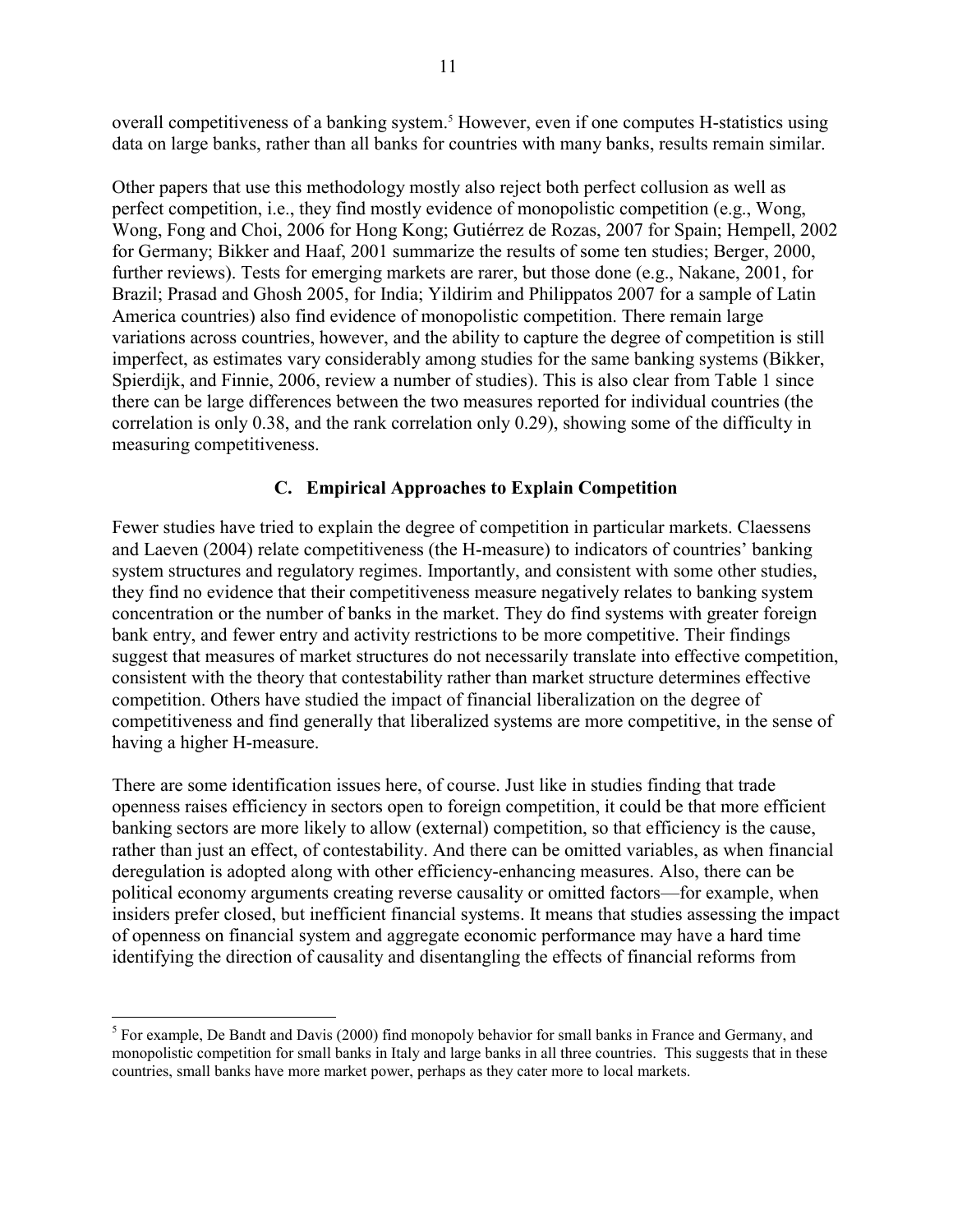those of other measures. These caveats apply to most of the financial liberalization and reform analyses, including those referred to here.

## **Other Empirical Regularities**

There is a broad literature that has documented many empirical regularities between financial system performance and structural factors within and across countries. This literature has related actual financial markets behavior to factors deemed to be related to competition, including not only structure, but also entry barriers, including on foreign ownership, and the severity of activity restrictions, since those can limit intra-industry competition. Especially for banking systems, a number of empirical studies have found that the ownership of the entrants and incumbents, and the size and the degree of financial conglomeration (that is, the mixture of banking and other forms of financial services, such as insurance and investment banking) matter in a number of ways.

Many of these studies, however, do not use a structural, contestability approach to measure the actual degree of competitive conduct and as such can not indicate whether the underlying behavior is based on competitive or say oligopolistic behavior. Furthermore, often the focus has been on the banking system only, neglecting other forms of financial intermediation that have become more important directly in financial intermediation (capital markets, non-bank financial institutions, insurance companies) or that play a role in determining banking system competitiveness. Nevertheless, this literature suggests that the degree of competition has consequences for financial sector performance and sheds some light on competition issues. It can be classified in individual country and regional studies, cross-country studies, and studies on the specific effects of internationalization.

## **Country and Regional Studies**

 $\overline{a}$ 

Evidence of competition to matter is most convincingly available from liberalization steps, i.e., when reform "unambiguously" introduced more competition. This has notably been the case in the US with the abolishment of restrictions on intra- and inter-state banking. Strahan (2003), a major contributor himself, reviews this large literature and notes how it has been able to document large real effects of US branching deregulation.<sup>6</sup> Besides documenting cross-sectional regularities, many studies have investigated the effects of changes in structure and especially consolidation in financial systems. (For an early review, see Berger, Demsetz and Strahan, 1999). Similar experiences have been documented for the EU following the Single Banking Directives and other measures aimed at creating a more integrated and competitive financial markets (see for example, CEPR 2005, for a review). And for most emerging markets similar effects have been documented **(**see BIS, 2006, for a collection of country experiences**).**

<sup>&</sup>lt;sup>6</sup> He summaries it as follows: "This paper focuses on how one dimension of this broad-based deregulation—the removal of limits on bank entry and expansion—affected economic performance. In a nutshell, the results suggest that this regulatory change was followed by better performance of the real economy. State economies grew faster and had higher rates of new business formation after this deregulation. At the same time, macroeconomic stability improved. By opening up markets and allowing the banking system to integrate across the nation, deregulation made local economies less sensitive to the fortunes of their local banks."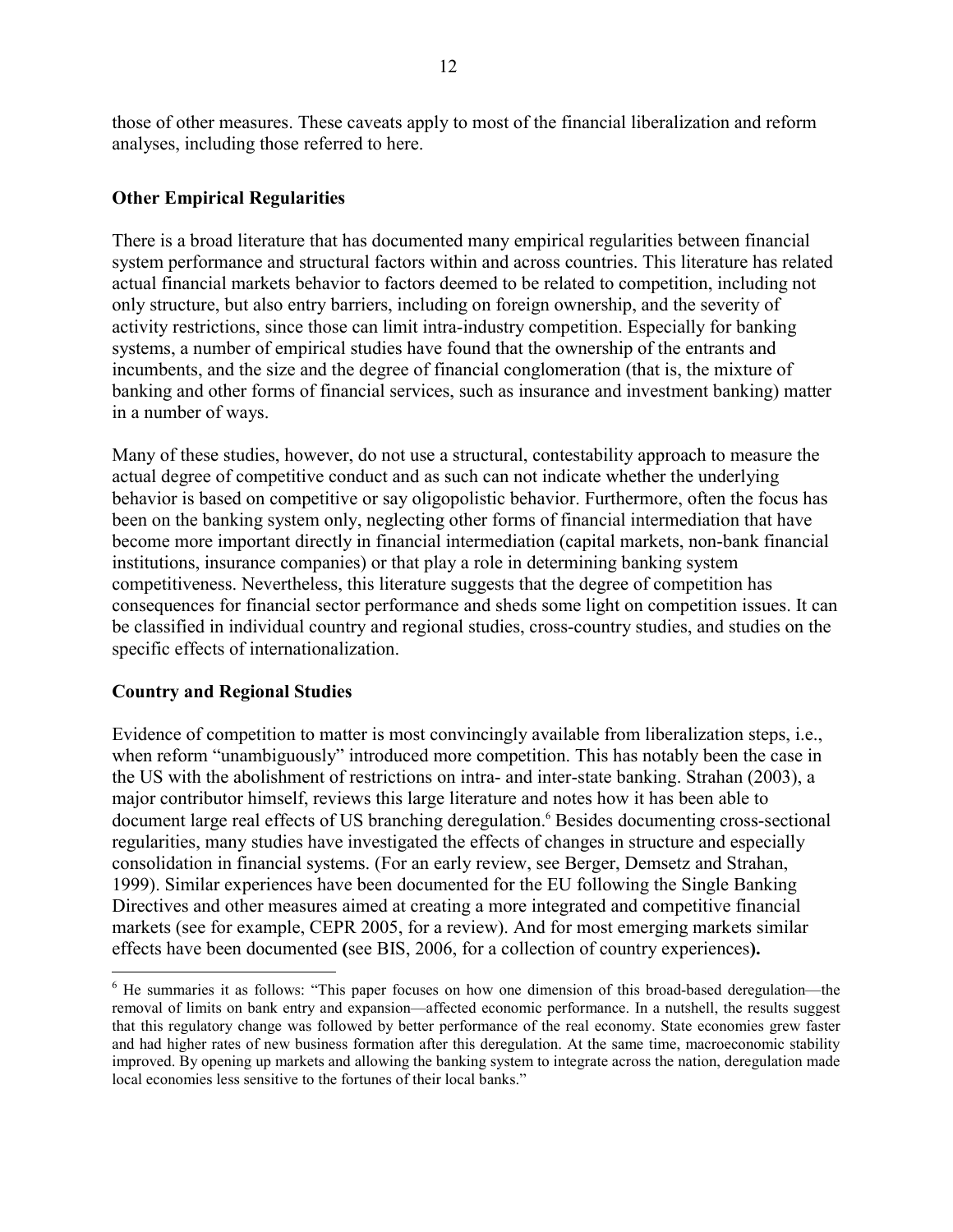These experiences have also highlighted the symbiotic relationships between increased competition and changes in regulation: as competition intensifies, regulators are forced to evaluate remaining rules by markets participants, leading to more focused rules. Foreign banks have especially been found to stimulate improvements in the quality of local regulation and supervision (Levine, 1996). As such, foreign bank entry and other forms of international financial liberalization need not necessarily wait until the local institutional environment is fully developed. And greater competition can highlight deficiencies that raise the costs of financial intermediation or hinder access to financial services, and as such be an impetus to reform.

There have thus been large and rapid competitive gains in developed countries due to intracountry and regional deregulation, and much progress in developing countries' financial systems that opened up and experienced large entry, especially in Central and Eastern Europe and Latin America. Experiences have also shown, however, that gains will be hard to maintain in the future, largely as it involved the easy steps of liberalization and opening up. The tasks now are to deepen the competitive impact of liberalization. In most countries, major gains have come first and foremost to the wholesale capital and corporate finance markets. And even this has been with some limits since the competitive effects, even after eliminating barriers can remain limited to some wholesale markets, regions or segments. Even without (many) formal barriers, competition in many other markets remains imperfect and the gains from competition can be limited to certain financial services (segments).

Extending the gains to other types of consumers of financial services has not proven easy. Even in the most developed countries, with good financial institutions and solid institutional infrastructures, the degree of effective competition in consumer and retail services still lags that in other financial services segments. In the EMU, for example, following the Euro introduction, retail deposit and mortgage interest rates have converged—beyond what was due to the elimination of exchange rate risk, but other financial services still show large price and cost differences (CEPR, 2005). Indeed in the EU, there remain very large differences in the cost of a typical basket of retail banking services. The World Retail Banking Report (2005), for example, estimate that for 19 countries in Europe, North America, Eastern Europe, and the Far East the cost of a basket varied from  $634$  to  $6252$ , a 1-to-7.4 range, with the high and the low being two EMU-countries. And beyond the traditional loan and deposit services, many wholesale products still show large price differences, possibly due to imperfect competition.<sup>7</sup>

Similar analysis for developing countries (Beck et al. 2008) shows even larger differences, especially when scaled by income level. They show, for example, that over 700 dollars are required to open a bank account in Cameroon, an amount higher than the GDP per capita of that country. And they highlight that the annual costs to maintain an account in developing countries can amount to as much as 7% of GDP per capita. While not due to lack of competition alone, they do find that barriers are higher in countries where there are more stringent restrictions on

1

 $7$  Even within fully integrated whole-sale markets (no currency risks, limited legal and regulatory differences, good information, etc.), such as the U.S. and increasingly the EU/EMU, there still is, for example, a familiarity bias, e.g., more investment and entry closer to the home of the investor.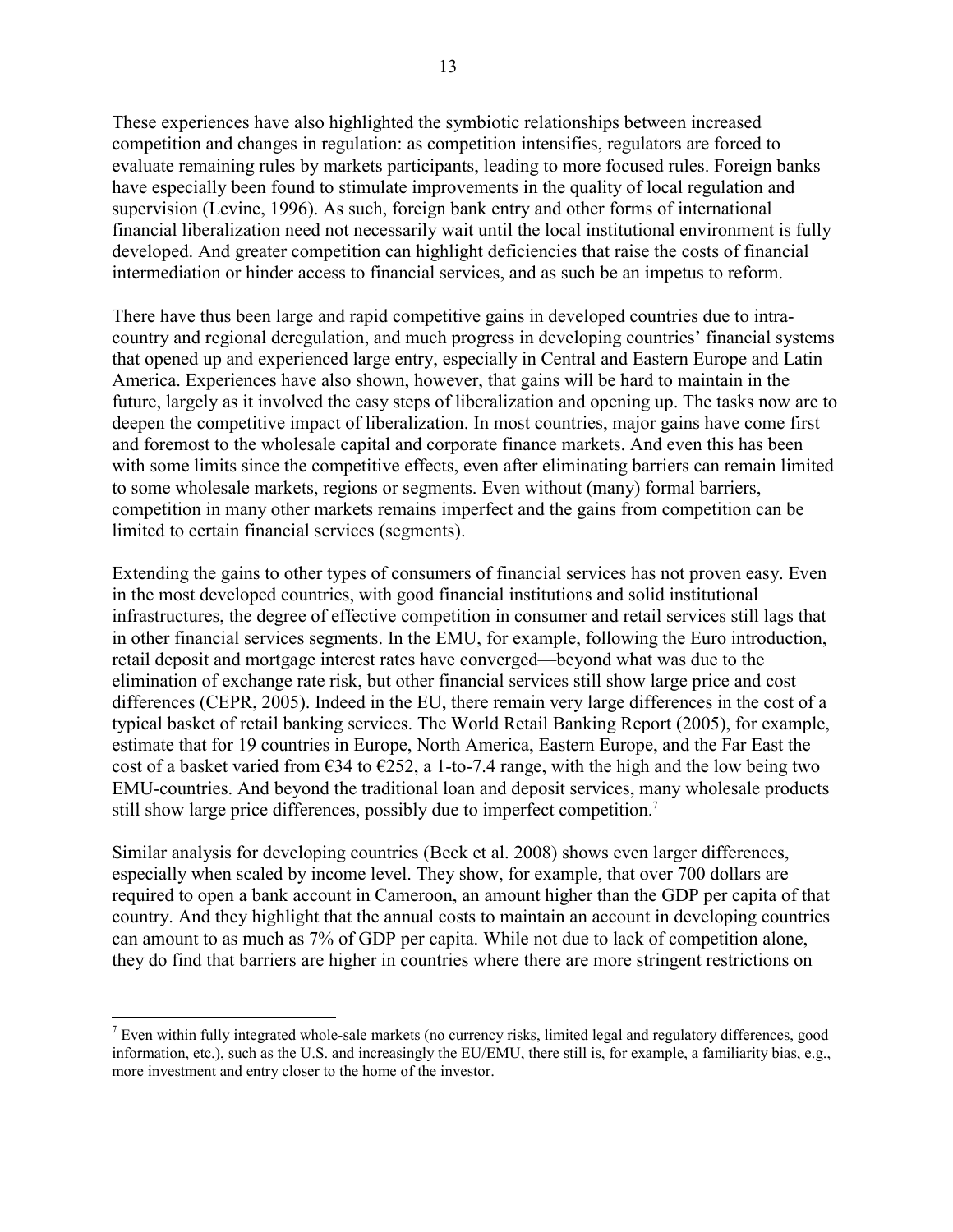bank activities and entry, when banking systems are predominantly government-owned, whereas more foreign bank participation is associated with lower barriers.

Many countries have given improving competition in these segments therefore a greater priority (e.g., the Financial Sector Action Plan 2005-2010 of the European Commission launched in 2005; the UK following the 2001 Cruickshank report). This has shown that to further facilitate competition it is not just a matter of opening up or liberalizing more, but rather that many (subtle) barriers still need to be removed. The Cruickshank report in the UK showed that the barriers to lowering costs for consumers and SMEs are often subtle, involving combinations of high costs of switching bank accounts, hidden fees, and limited transparency. The 2007 EU extensive competition inquiry in retail banking found a number of competition concerns in the markets for payment cards, payment systems and retail banking products, with barriers not easy to eliminate. The recent poor experience with sub-prime lending in the US, although mostly an issue of lack of consumer protection and failure to conduct proper regulation and supervision, has brought to the fore as well how unfettered competition does not prevent misuse and poor outcomes.

Experiences have also brought some risks to light. Increased competition can have adverse effects on access to financial services, as it can undermine the incentives of banks to invest in information acquisition and thereby lower their lending to information-intensive borrowers. More generally, more formal lending arrangements often associated with consolidation, increased distance between lenders and borrowers, greater foreign bank entry, greater use of technology and more competition—as has happened in many markets—may in theory have adverse impact on access for some classes of borrowers. There is indeed evidence for the US, EU and some emerging markets that consolidation has led to a greater distance and thereby to less lending to more opaque SMEs (Berger, Miller, Petersen, Rajan and Stein, 2005; Carow, Kane and Marayaman 2004, Karceski, Ongena and Smith 2005, Sapienza 2002, Degryse, Masschelein and Mitchell, 2005; Boot and Schmeits, 2005 review this literature).

Evidence of this happening on a large scale in developed countries has been limited though and there have been clearly offsetting trends as well.<sup>8</sup> But for developing countries and emerging markets especially, these risks may be higher. Due to institutional weaknesses, including poor information and institutional infrastructure and weak contracting environment, and more general higher degrees of inequality, the access of SMEs and households in developing countries is often already less than desirable. In these markets, the possibility exists of bifurcated markets: large (international) banks may concentrate on large corporations, serving them using domestic and international platforms with a wide variety of products; and on consumers, providing them with financial services based on advanced scoring techniques and the like. The left out, middle segment under such a scenario could be the SMEs. As competition intensifies, profitability may go down and banks may have little incentives to invest in longer-term, relationships-based

1

 $8 \text{ In part due to technology, banks are better able today to combine soft and hard information in efficient managers, }$ and some banks have become very profitable specializing in SME-lending. Also, larger multiple-service banks can have a comparative advantage in offering a wide range of products and services on a large scale, through the use of new technologies, business models, and risk management systems, making them effective in the SME markets.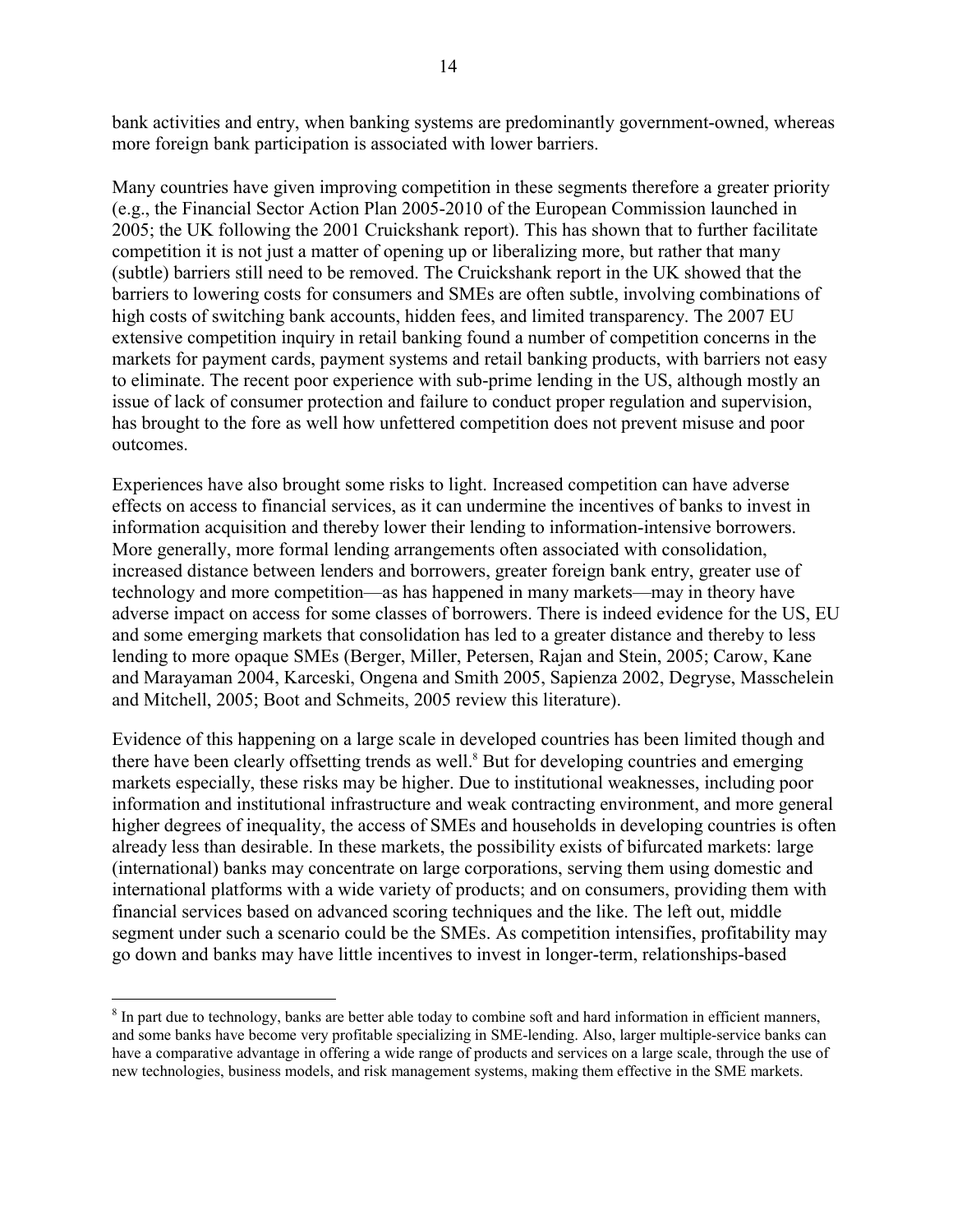lending and information collection necessary for lending to this segment (for a model along these lines, see Sengupta, 2007).

Improving access and promoting financial inclusion can therefore require some specific measures, not just complementary to those increasing competition, but partly to offset possible negative effects of competition. Whether improvements in the information institutional infrastructure and the contracting environment can compensate fast enough, such that SMEs and the like (still) have sufficient access to financial services, is an open question. Empirical evidence on this has been limited to date, but early evidence is positive (see de la Torre, Soledad Martínez Pería, and Schmukler, 2008).

#### **Cross-country Studies**

 $\overline{a}$ 

A number of recent papers have investigated across countries the effects on financial sector performance of (changes in) financial regulations and specific structural or other factors relating to how competitive the environment is. Factors analyzed include entry and exit barriers, activity restrictions, limits on information sharing, and other barriers. Here the empirical findings are fairly clear. In terms of development and efficiency, deregulation leading to increased competition has led to lower costs of capital for borrowers and higher rates of return for lenders, i.e., lower margins and lower costs of financial intermediation, spurring growth. Barth, Caprio and Levine (2001) document for 107 countries various regulations in place in 1999 on commercial banks, including various entry and exit restrictions and practices. Using this data, Barth, Caprio and Levine (2003) show, among others, that tighter entry requirements are negatively linked with bank efficiency, leading to higher interest rate margins and overhead expenditures. These results are consistent with both tighter entry restrictions limiting competition and the contestability of a market determining bank efficiency.

Using bank-level data for 77 countries, Demirgüç-Kunt, Laeven, and Levine (2004) find that bank concentration, which as noted needs not proxy for the degree of competition, has a negative effect on banking system efficiency, except in rich countries with well-developed financial systems and more economic freedoms. Furthermore, limiting entry of new banks and implicit and explicit restrictions on bank activities are associated with higher bank margins. The fact that too much competition can undermine stability and lead to financial crises has been often argued (see Allen and Gale, 2004 for a review), however, has been difficult to document systematically (for example, Beck, Dermirguc-Kunt and Levine, 2002).<sup>9</sup> Finally, since overall growth combines a number of aspects—efficiency, access and stability—the relationship between competition in the financial sector and growth can be insightful. Claessens and Laeven (2005) relate their competition measure to industrial growth in 16 banking systems. They find that greater competition in countries' banking systems allows financially dependent industries to grow faster, thus providing comprehensive evidence that more competition in the financial sector serves the broader economy well.

<sup>&</sup>lt;sup>9</sup> Boyd, De Nicolo and Jalal (2006) find for the US no trade-off between bank competition and stability, and that bank competition fosters the willingness of banks to lend. See also Čihák, Schaeck, and Wolfe (2006) and Čihák and Schaeck (2007).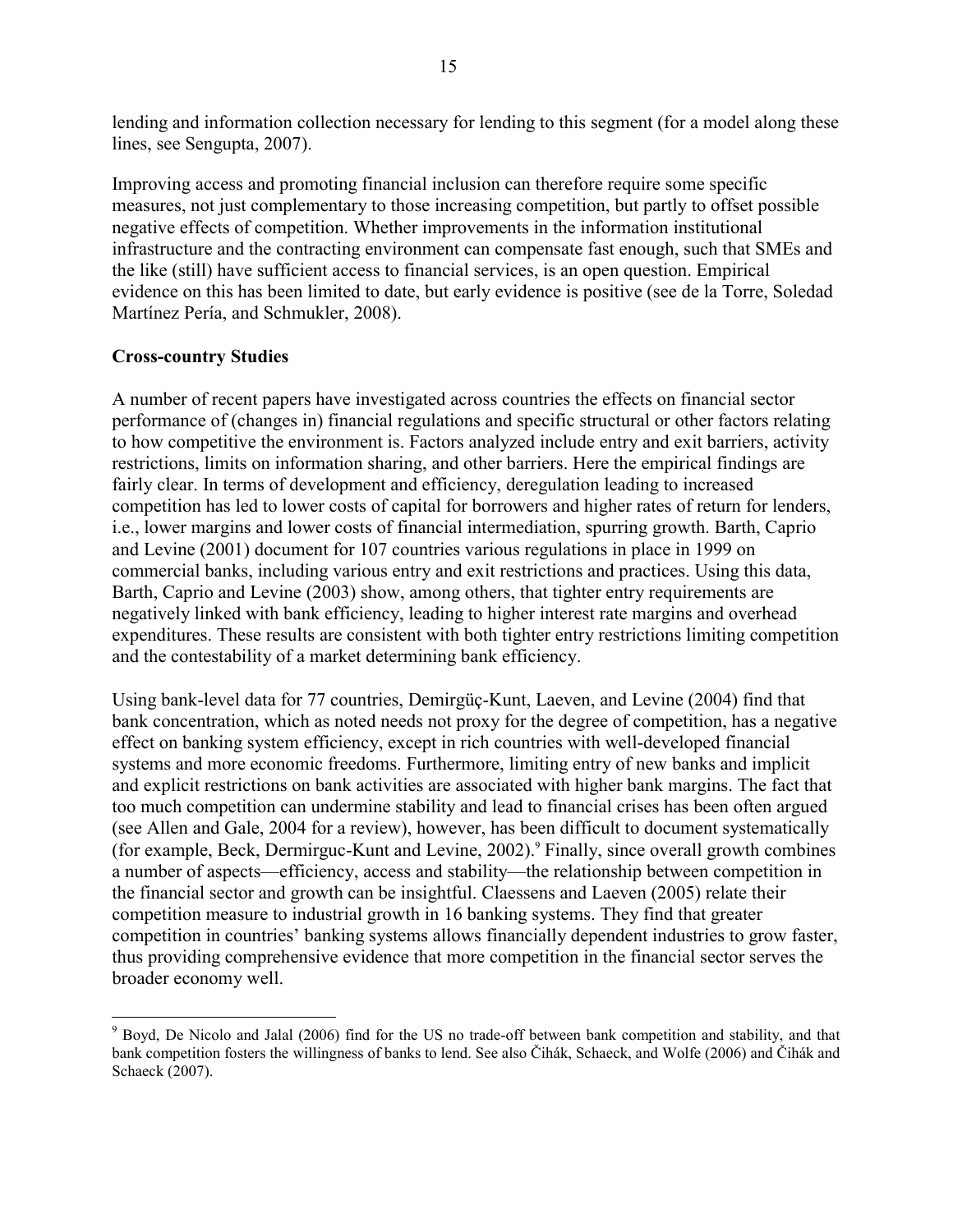#### **Internationalization**

There is also much evidence on the competitive effects of international openness and capital account liberalization, particularly relevant for developing countries. Overall, the competitive effects of cross-border capital flows have been found to be generally favorable. In terms of development and efficiency, competition through cross-border capital flows has been shown to lead to lower cost of capital for borrowers and higher (risk-adjusted) rates of return for lenders. Evidence has shown that opening up internationally can spur growth, including through improved financial intermediation (Bekaert, Harvey and Lundblad, 2005, and Henry 2006 review this literature; Claessens 2006 reviews the competitive effects of cross-border banking). Greater cross-border capital flows have been found, though, to increase access more for selected groups of borrowers, e.g., large corporations that already had preferential access, especially in developing countries. Tressel and Verdier (2007) find that in countries with weaker overall governance, politically connected firms benefit relatively more from international financial integration than other firms do. The growth benefits are consequently not always there. Kose et al. (2008) highlight the need for a minimum set of initial conditions—good macro-economic policies, financial and institutional development—for countries to benefit from financial globalization. And while the effects on stability have generally been found to be favorable—as international financial integration allows for greater international specialization and diversification, international capital flows can add to risks, among others, through contagion and greater risk of financial crises (IMF, 2007).

Foreign bank entry can be an alternative to cross-border capital flows to reach a market. The entry of foreign banks has been found to have generally favorable competitive effects on the development and efficiency of domestic, host banking systems (Chopra, 2007 provides an extensive review of the literature). These generally positive results have occurred through various channels, resulting from both direct financial intermediation and from competitive pressures being put on existing banks. There is little evidence of increased volatility associated with foreign bank entry; rather risks seem to be diversified better. Barth, Caprio and Levine (2003) show, for example, that allowing foreign bank participation tends to reduce bank fragility. The qualitative aspects of competitive foreign bank entry—new and better products—have by nature been harder to document, but have possibly been most important.

The effects of entry of foreign banks have been found, though, to depend on some conditions, and in some cases there can be negative consequences. Detragiache, Poonam, and Tressel, (forthcoming) find that foreign bank entry in poor countries is associated with lower (growth in) private credit. Beck and Soledad Martinez Peria (2007) find contrasting patterns for different classes of borrowers for Mexico (see also Schulz, 2006 which reviews foreign bank entry in Mexico). More generally, while evidence of immiserizing effects of internationalization is limited, achieving the full gains from entry often requires some (minimal) convergence of regulations, legal and other institutional infrastructure. Furthermore, interactions between capital account liberalization, financial services liberalization and domestic deregulation can affect the gains.

Complexity is, however, increasingly due to the changing nature of financial services provision. Financial services industries are continuously changing, not just due to the removal of barriers and increased role of non-bank financial institutions, but also due to increased globalization and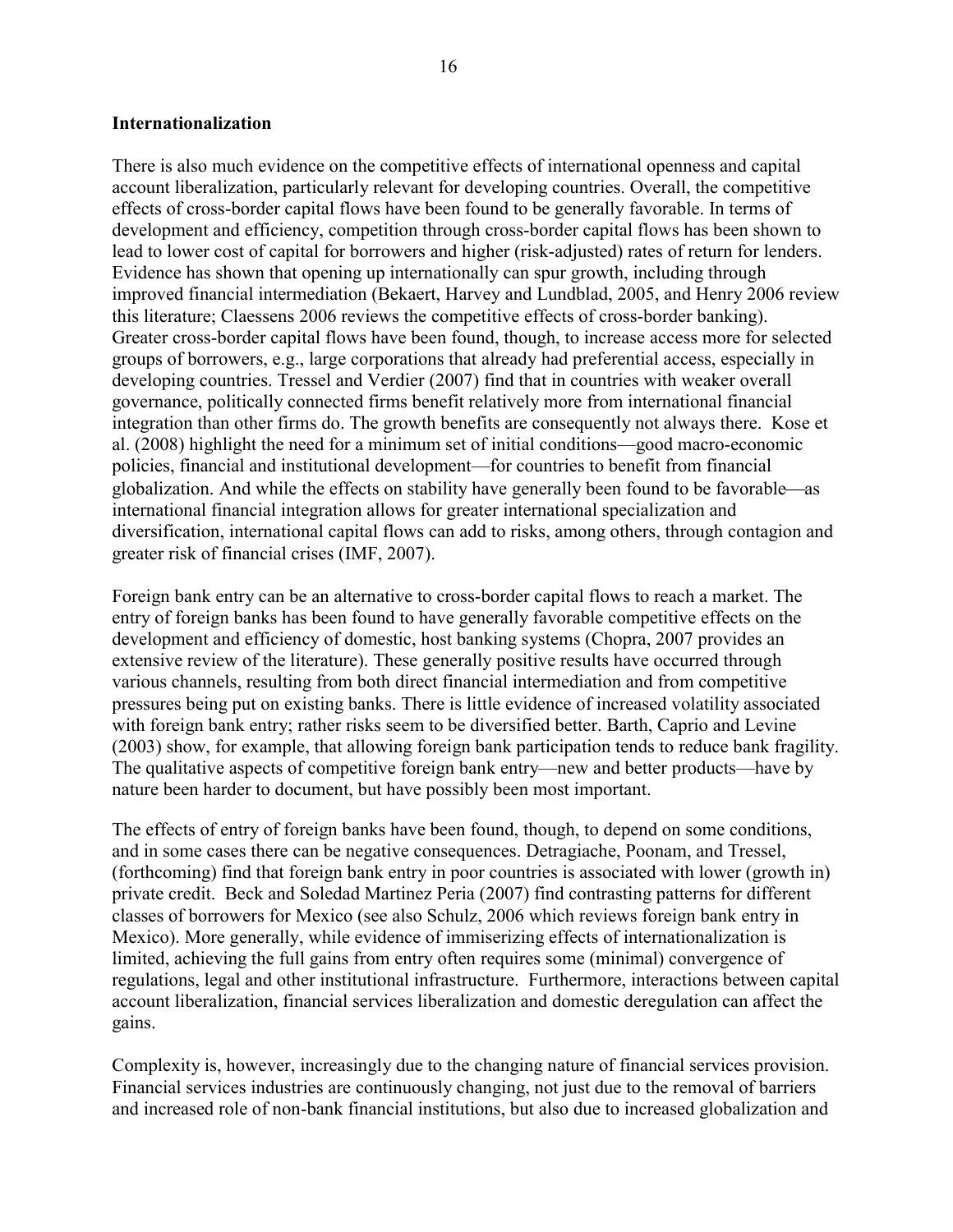technological progress, which are all affecting the degree and type of competition. Even in market segments where competition has been intense and benefits in terms in access and costs have been very favorable, such as wholesale and capital markets, new competition policy challenges has arisen, nationally and internationally. The consolidation of financial services industries, the emergence of large, global players, the large investments in information technology and brand names necessary to operate effectively and to gain scale, and the presence of large sunk costs make it difficult to assure full competition, even abstracting from the special characteristics of financial services. The increased importance of networks is also affecting the nature and degree of competition. As such, the positive experiences documented here may not prevail unless policies adjust as well.

#### **D. Tools to Analyze**

The literature reviewed makes clear that the tools used by policy makers for identifying and addressing competition issues in the financial sector need to be specific. It is also clear that tools will need to be adjusted in light of changes in financial services industries. Measures typically used to date for measuring lack of competition (e.g., Herfindahl or concentration indexes of banks or branches within a geographic area) are clearly quite limited, even a few decades ago and are now even more so given changes in financial services industries. For example, rigid rules and guidelines, e.g., certain cutoffs for Herfindahl or concentration indexes, will not suffice. Rather, it is necessary to rely on solid analyses of degree of competitive behavior. Yet, this ends up being especially complicated since the more sophisticated analytical and empirical tools developed for measuring competition in other industries are hard to apply to financial services industries. The unclear production function for financial services, the tendency to produce and sell bundles of services, the weaker and more volatile data, the presence of network properties, etc. make assessing the degree of competitive behavior complex. A few examples illustrate the difficulties.

To measure effectively using the tools from the traditional industrial organization literature (such as pass-through coefficients) (changes in) competition in banking, the most traditional financial service for which much data is available, is already complex. Data are often limited and span few observations. Most tests require at least 50 bank-year observations. Since in many developing countries the number of banks with good financial information is low, one cannot conduct yearby-year estimates of the degree of competition, or only subject to large confidence intervals, making comparisons over time hard. Using data from a larger sample of countries, e.g., all Latin American countries or EU-15, creates other difficulties, such as comparability.

Networks are another complication that can give rise to special competition measurement issues. Financial services provision involves the use of an ever greater number of networks, such as payments, distribution and information systems. This means barriers to entry can arise due to a lack of access for some financial services providers to essential services. In banking, for example, network barriers can be closely related to which financial institutions have access to the payments system, typically banks only. ATM and other distribution networks can further be limited to banks, or only be available at higher costs to non-bank financial institutions. Obvious network effects arise when some banks have large nation–wide coverage in branches or ATMs, as it can allow them to service costumers more cheaply.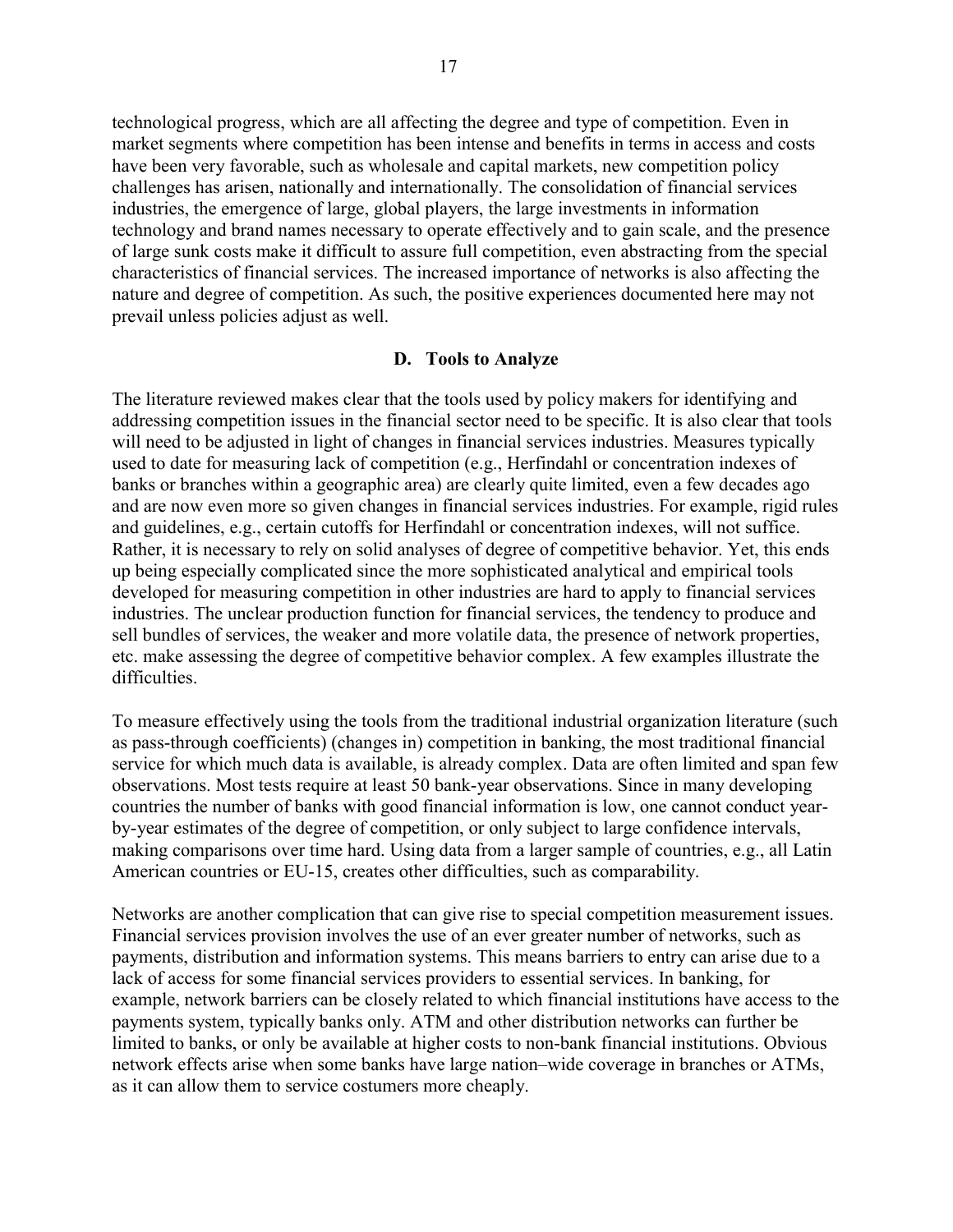18

A recent development in developing countries especially is banking through networks of agents, where say retail chains with large network of stores serve as correspondent agents for banks (examples include Bolivia, Brazil, Colombia, India, Mexico, Pakistan, Peru, and South Africa: see further Mas and Siedek, 2008). This links competition in the retail sector with that in the financial sector. Also, two-sided networks effects exist in payment cards markets, since larger point-of-sale (POS) networks are more valuable to both cardholders and merchants. This leads to complex measurement issues, for which the credit card industries provide an interesting example (see Pindyck 2007).

Another example of a network is that access to credit and other information on borrowers and other clients is often limited to (a subset of) incumbent banks. In addition, network externalities—especially in capital markets, e.g., the agglomeration effects of liquidity—can complicate the application of competition policy. Ownership and governance structures can play a role as well. In many stock exchanges, derivatives and other formal trading markets, ownership and governance structures are changing from mutual to for profit ownership and with fewer owners. This can make traditional means of ensuring competition work poorly, or at least, differently, $10$  and new competition approaches can be required. There are also forces towards vertical integration, especially in capital markets (e.g., the integration of trading systems with clearing and settlement), while other forces push towards more separation in other aspects (e.g., clarity in functions) or horizontal consolidation (e.g., economies of scale). Each of these raises (new) forms of possible anti-competitive behavior.

An example of the complexity in defining a market is payments services. In payments services, as in many other financial services these days, the issue arises what constitutes the relevant product market. Payment cards include credit cards, debit cards and charge (or stored value) cards. While different in terms of underlying technology, pricing schemes and some auxiliary services, these cards are similar in their cash substitute function, in which case competition analysis should cover all type of cards. Alternatively, however, payment cards can be seen as part of a bundle of different services like ATM cash withdrawal, payment service at point-of-sale (POS) terminals, etc. In which case, payment cards should be analyzed as part of the competition in bundles of household financial services, including deposit services. This issue is relevant not just in developed countries, but also in developing countries where cards are rapidly becoming substitute to traditional banking services. For example, in some markets cards with pre-paid balances have been introduced that can be used for (small) payments without the need for a bank account. These and others forms of branchless banking (e.g., mobile banking using phones, see Ivatury and Mas, 2008) introduce new competition issues.

An example from the capital markets is the increasing trend toward internalization of trading within financial institutions, institutional investors and other financial intermediaries. While this can save transactions costs for the final consumer, it makes for less overall transparency and can lead to anti-competitive outcomes. Yet, data are more difficult to obtain and analysis to establish anti-competitive behavior is more complex.

 $\overline{a}$ 

 $10$  For example, a private provider of an essential service will have different incentives to serve all in need than a mutual owned provider where all uses are also members/owners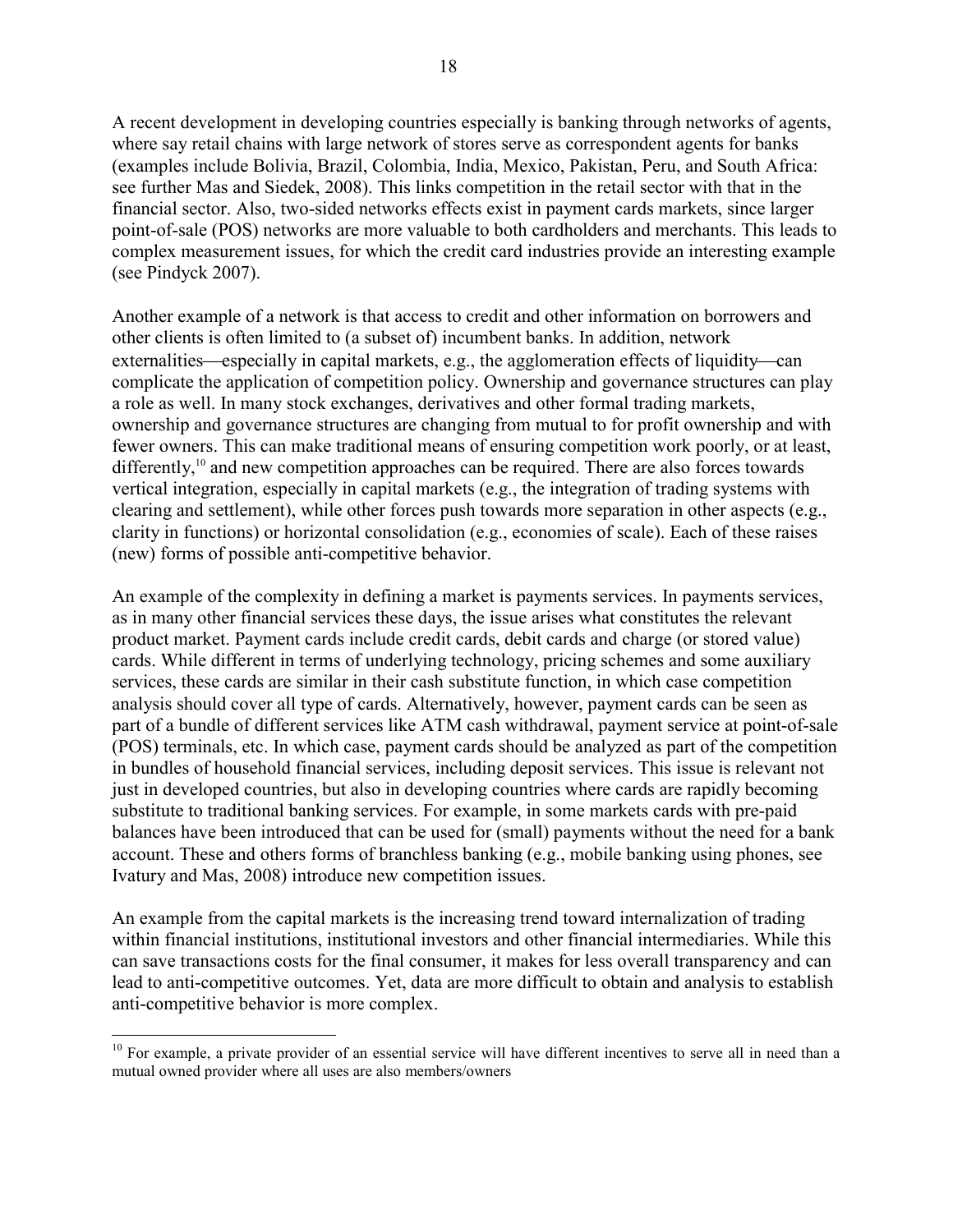In addition to these complications, market and product definitions have become (more) difficult. It is somewhat trite, but nevertheless very important from a competition policy point of view to state that many financial markets today are global in nature, making any application of competition policy to national markets only of lesser value than in the past. In addition, the definition of a specific financial service (and its market) has become more difficult. Today, for example, there are fewer differences than in the past between the markets for pension services and for asset management services; after all, many people can save in both ways and, provided tax rules are largely harmonized between the two, will do so. And with many non-financial institutions providing (near) banking and other financial services, the boundary between banks and non-bank financial institutions has become more blurred.

#### **E. Current Status**

The upshot of these complications and changes in financial services industries is that, for a same degree of liberalization, competition may be less assured today than in the past. The increasing presence of high fixed costs and large sunk costs in the production of whole-sale financial services, can mean significant first mover and scale advantages, possibly leading to natural monopoly and market power. Externalities, say in e-finance in the adoption of payments using mobile phones, can make the adoption of new technologies exhibit critical mass properties. In consumer finance, switching costs may have increased—for example, because automatic payments are increasingly linked to one's specific bank account number. This means in turn that customers can not and do not easily change provider, leading to more complex competition. There is indeed some evidence from studies on banking systems that the progress in increasing competition may have slowed down from the early 2000s on, with even some indications of a decline in competition in some markets (Bikker and Spierdijk, 2007). The robustness of this finding is yet to be confirmed, and the exact causes are unclear, and in any case, are likely to be multiple.

The difficulty to document (changes in) competition with current tools shows that the tools to measure the (lack of) competition policy in financial services` industries need to be enhanced or even be newly designed to address new issues and changes. This will often require developing and applying new, economically fully justified models, which will take time and can be complex. Short of doing so, however, much can be done. Much information on the competitive structure can still be discerned by focusing on price setting for specific products or financial functions, e.g., what are the fees charged for consumer retail products or for processing individual pension premiums or payments. In addition, more focus can be given to the pricing and availability of inputs necessary to produce financial services, e.g., do all types of financial institutions have access on the same basis to the retail payments system? This type of information can also be better disclosed such that users can act on it.

#### **III. IMPLICATION FOR COMPETITION POLICY IN THE FINANCIAL SECTOR**

There was already little analysis of the design and conduct of competition policy in the financial sector. And the "special nature" of finance, with its emphasis on stability, always meant that competition policy was considered more complicated in the financial services industry. Changes in financial services industries create their own set of new competition issues and there are surely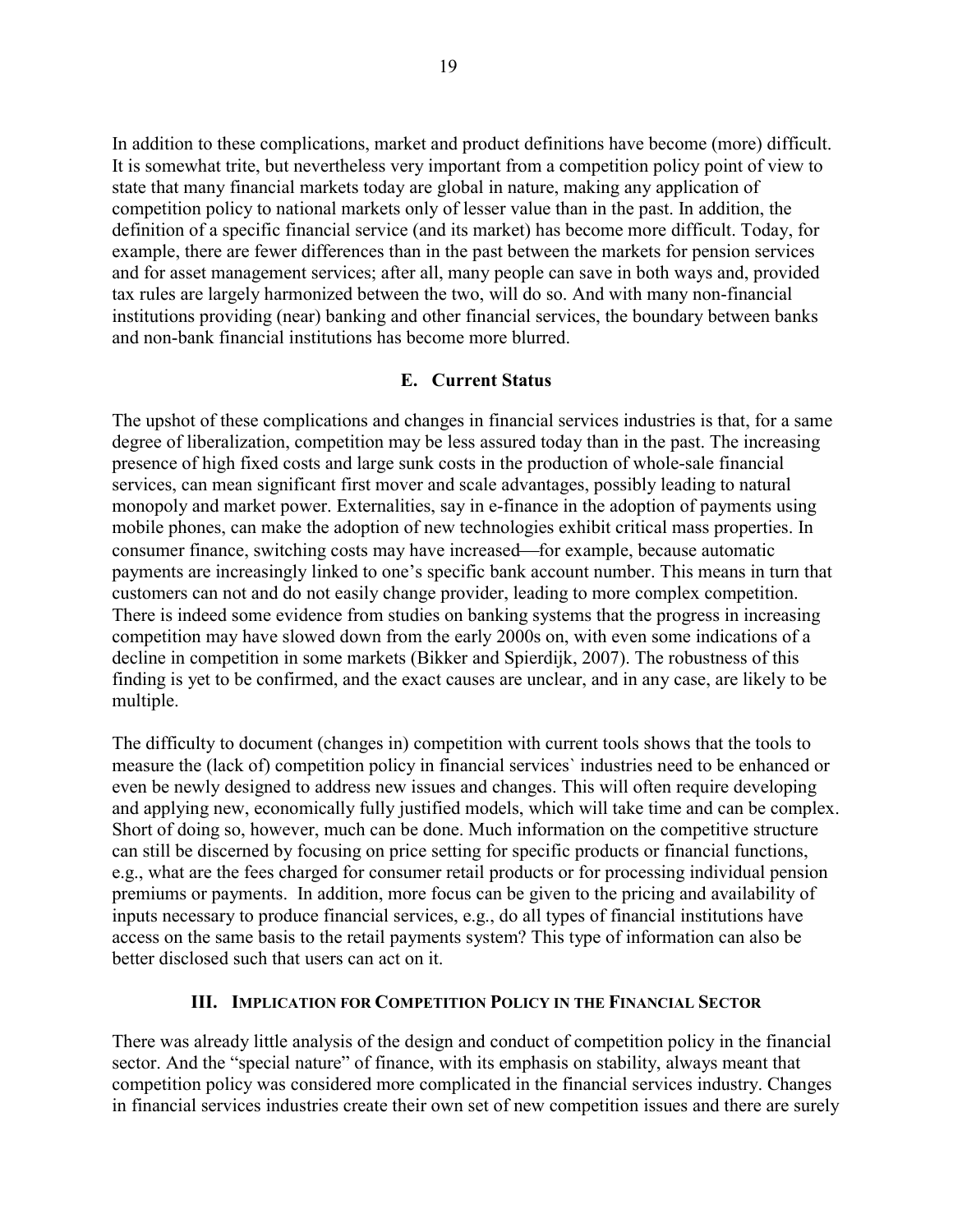no easy answers to how reflect these in policy. As such it is hard to be definitive on how competition policy should be conducted in the financial sector. What is clear that the two aspects that have to be considered fresh in competition policy include the *approaches* and the *institutional arrangements*.

#### **A. Approaches**

One can think of three possible, and largely complementary approaches to conducting competition policy. One is assuring that entry/exit rules allow for contestable markets in terms of financial institutions and products. Two is leveling the playing field across financial services providers and financial products such that there is effective intra-sectoral competition. And three is assuring that the institutional environment (payments system, credit bureaus, etc) is contestable. The first has been the traditional approach and the norm. As analyzed above, it has been quite effective, and will have to remain the essential cornerstone of competition policy in the financial sector, as in other sectors. But, as noted, on its own it may have reached its limits.

The second, leveling the playing field, means harmonization (or convergence), both among financial services providers (banks, insurance companies, pension funds, asset management, etc.), markets—national, regional and global—and between different, but functionally equivalent types of products—whether called banking, insurance, or capital markets products. Harmonization's goal should be that, within particular markets, products are not regulated differently depending on what type of financial institution provides the service. And products that offer the same functionality of service, but may be "labeled" differently, i.e., fall under different regulatory approaches, need to be treated similarly. Harmonization (or convergence) includes addressing differences in taxes, capital adequacy requirements, transparency/disclosure, etc. across sectors and products. This will be useful not just to increase competition, but also to avoid regulatory arbitrage and to reduce differences in the net overall regulatory burden of products. The increased creation of complex financial products that straddle various markets and institutions makes the need for a common regulatory approach all the more necessary.

Harmonization across financial service sectors and products is a long-standing issue. On one hand, the big barriers across financial service sectors have been removed: only in some countries, but increasingly less so, are there still (large) regulatory barriers between commercial banks, investment banks, insurance companies and other financial institutions. The fact that these large barriers have been removed, however, does not make the issue of harmonization moot since often many smaller barriers remain. Some differences will be due to some "path dependence;" for example, some products emerged as insurance products but migrated to becoming savings products. Others arise from the existence of subtle barriers, e.g., some products may be linked to the payments system for which access is limited. And others again exist because of linkages with other economic policies, e.g., tax preferences may be linked to pension products but not to savings. Furthermore, many financial products come bundled (e.g., a checking account has both savings, payments and often as well credit—overdraft—functions linked to it), making it hard to compare regulatory burdens of individual products with each other (e.g., the costs of complying with Anti-Money Laundering and Combating the Financing of Terrorism (AML/CFT) may be assigned to a checking account or may be spread over various products).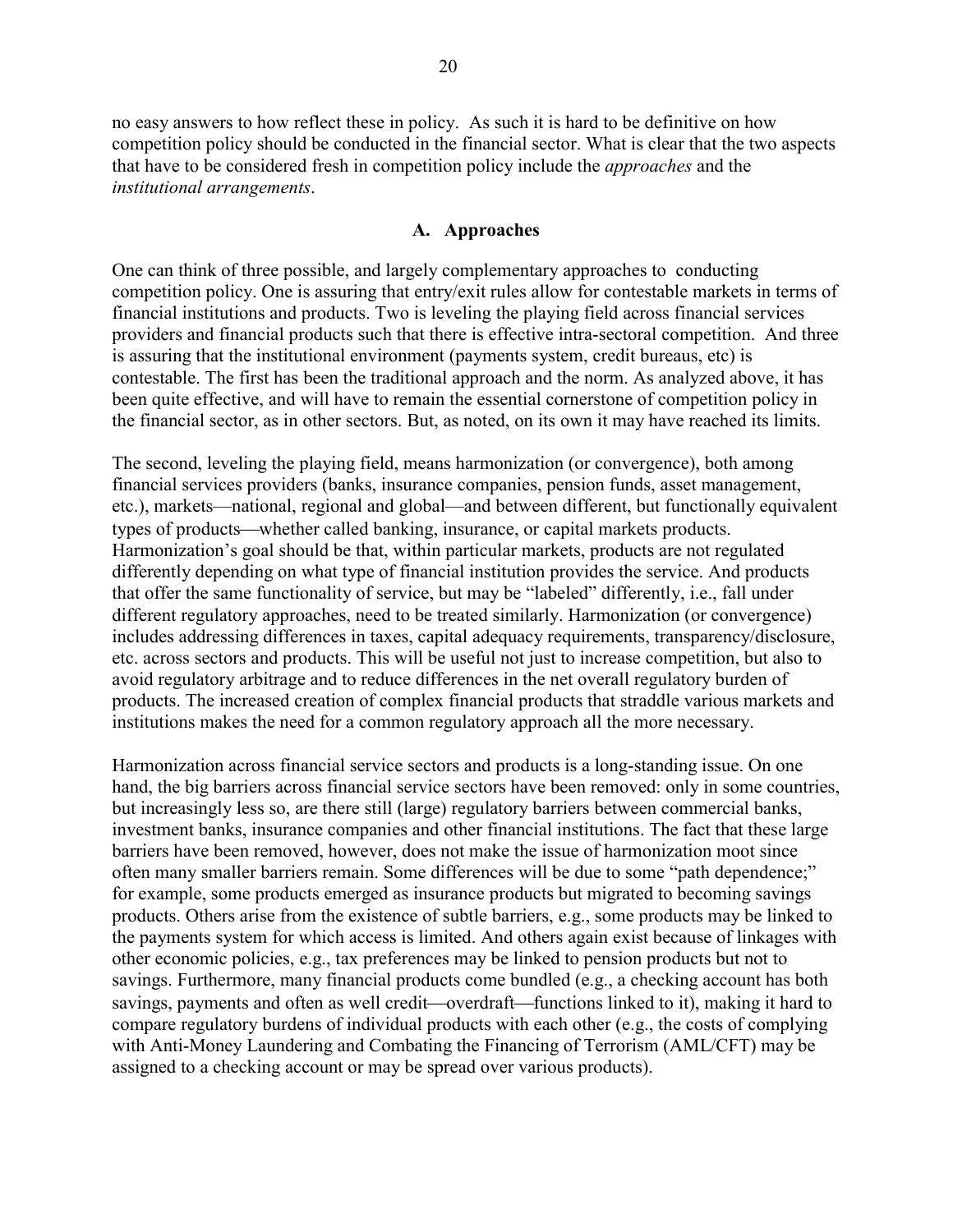In all cases, there is a need to go more in depth. Yet, designing an ex-ante approach to perfectly level the playing field is conceptually and in practice very difficult. The current approach, which is largely reactive—as producers and consumers are faced with differences, they may approach the various regulators and appeal for harmonization—has therefore benefits. It has also risks, however. There can be a race to the bottom as the lowest treatment becomes the norm for all products. It also opens up the possibility of lobbying for favorable treatments. This can go counter to the valid reasons for differences in regulatory treatments based on, say, prudential concerns or consumer protection. A proactive approach by authorities and competition agencies can therefore still be useful.

This can be complemented by given consumers more information. Better price information and more disclosure on the costs of various financial services can help consumers identify uncompetitive products and/or start formal complaints. Many countries have centralized places where, say, interest rates on deposit and standard loan contracts can be found. Experiences show though that this remains of limited effectiveness when done alone. Market solutions can greatly and often more effectively foster competition than government initiatives alone, witness the many firms offering price comparators. Regardless, and similar to what is needed for assessing the degree of competition, agencies could require better data on prices and costs at the level of individual products and make this data available. This would be a very important starting point for users of financial services that often lack empirical bases.

The third approach, assuring that the institutional environment is contestable, is complex as well. This would mean that the various inputs required for the production and distribution of financial services, including network services (for example, payments and check system, credit bureaus, other networks, etc), need to be available to all interested in using them, be fairly and uniformly priced, and be efficiently provided. For no part of a specific financial service production and distribution chain should there be any undue barriers or unfair pricing. These steps are considered basic requirements in most other network industries, where (private) firms are producing and delivering services (e.g., phone, other telecommunications, energy, and water), using common networks (e.g., telecommunication lines, power lines, railroads, pipelines, etc.).

With the often subtle barriers in financial services industries, however, these steps and policy recommendations to foster more effective competition are not easy. In many markets, policy actions and recommendations have largely been in the form of putting more pressures on the financial industry, including by relying on codes of conduct, to reduce extensive barriers, converge standards, limit collusive practices, and encourage consumer mobility by lowering switching costs. Some strong general policy intervention can at times be necessary, however, to force more rapid adjustments, create standardization or remove barriers. Some example illustrate the benefits of strong actions.

Over the past decade many governments have required various retail payments systems initially developed by (groups of) individual banks within a nation to be integrated and available to all consumers. This greatly increased not only the quality of payments services, but also often lowered costs. The EU recently required charges for financial transfers among Euro-zone countries to be equal to those for domestic transfers (subject to some conditions), which illustrates the benefits of strong actions. Another option is mandating easy portability of one's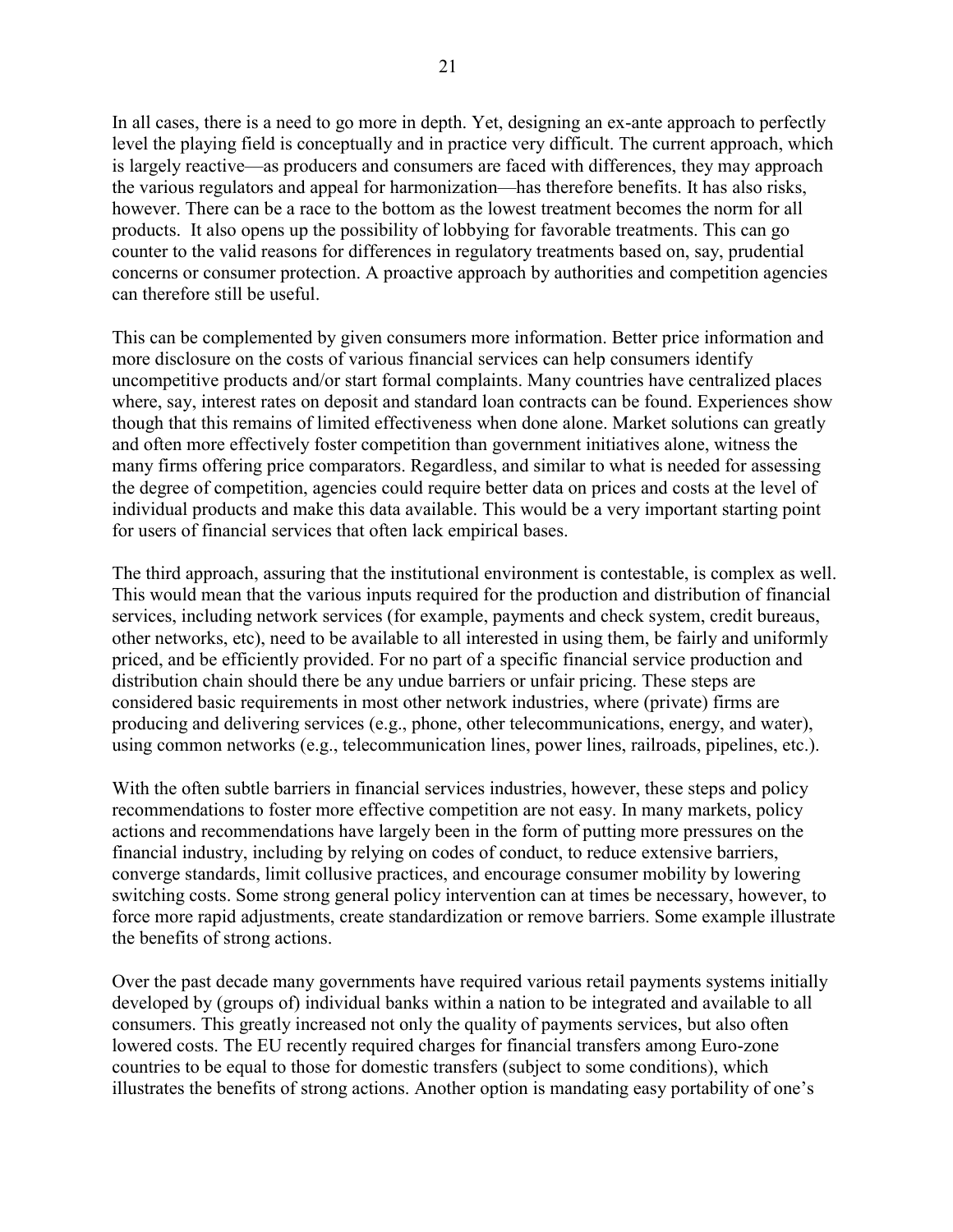bank account number, which is being introduced in some EU countries. Mandating by government rule a level playing field can be equally necessary in capital markets to assure fair trading and pricing for small as well as large investors. In many markets, traders are required to always use the best price.<sup>11</sup>

Important to assuring a contestable institutional infrastructure in finance will be the formulation and application of standards, but here policy makers will face trade-offs. As the payments system examples show, in networks, compatibility of systems is mostly based on standards. Standards can also help avoid coordination problems in firms' technology choice, and can help consumers forecast whether the specific technology will be widespread, leading to reduced uncertainty and less risk of consumer lock-in, and thereby avoid non-adoption (waiting). In several cases after the industry agreed on a common standard, the adoption of the good or service indeed increased sharply. In financial services, one good example has been the Society for Worldwide Interbank Financial Telecommunication (SWIFT) protocol for transacting international payments introduced in 1977. At the same time, with standards, users can be forced to make a choice. Furthermore, joining more than one network is often ruled out by contract. Exclusivity arrangements can lead to the predominance of a large network, even when more differentiated networks with more consumer choice could proliferate. Anti-competitive behavior can then easily follow. Policy makers face then a trade-offs between on one hand encouraging market development by supporting (a particular) standard(s) and achieving critical mass with the best technology, versus at the same time stimulating competition and not favoring incumbents.

In these and other areas, competition policy approaches in the financial sector can perhaps learn from those used in other network industries, many of which have adopted relatively sophisticated competition policies. For example, in many infrastructure industries, the ownership and/or management of the network has been separated in recent years from the provision of services to assure fairer competition. Access policies and pricing of network services are often subject to government regulatory review. In these other industries, some rules for operating on the network may be standardized through direct government actions or through self-regulatory agencies assigned with this task, and not left to the (private sector) operators or owners (alone).

Some of these other network industries have also come to grip with the issue of assuring access to basic services for a wide class of consumers. Through mechanisms such "universal service obligations," uniform price rules for essential inputs in producing services or key outputs, selected subsidies and other (tax) incentives, policy makers have been able to assure (near) universal access in these other network industries, at least in the most developed countries. These models are also being applied in developing countries. These approaches may equally apply to those financial services with large network properties. For example, in payment services, standard uniform pricing rules could imposed, similar to uniform rates for certain basic postal, phone, telecommunications, water or electricity services.

 $\overline{a}$ 

 $11$  In the US, this is embodied in the SEC "order protection rule": no matter where a customer order is routed, it should receive the best price that is immediately and automatically available anywhere in the national market system. This principle promotes competition among individual market centers by ensuring that dominant markets cannot ignore smaller markets displaying the best price.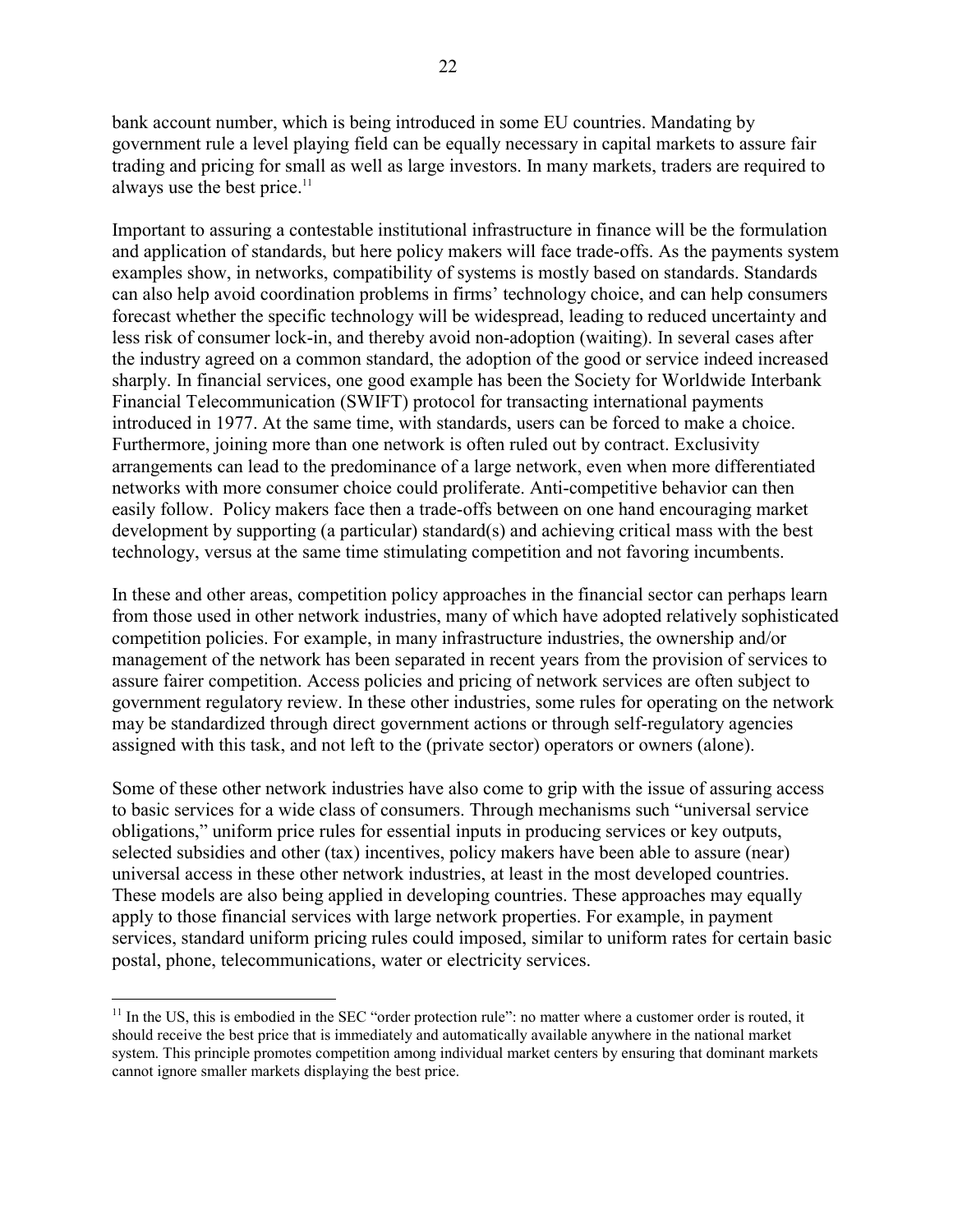#### **B. Institutional Arrangements**

The institutional arrangements for competition policy often will need to change as well. For one, competition policy need to be separated more clearly from prudential oversight. Some countries have already taken competition policy out of the central bank or supervisory authority, but in many countries the responsibility for competition policy still lies with the prudential authority. This creates conflict of interests (for a review of the arguments, see Carletti and Hartmann, 2002). Separation does not mean that the prudential authority would have no say in competition: the prudential authority could have some (veto) rights in any specific decisions or general policy changes. Furthermore, the competition authority could still rely on analyses by the prudential authority, say, in case technical expertise is scarce in the competition authority. But clearer separation does address the conflict of interests' issue that has hindered effective competition policy in the financial sector.

Second, there is much more need to coordinate better, and preferably bring together, competition policy functions now often dispersed among various agencies within a country (e.g., separate for banking and non-bank financial institutions, or with prudential regulators, or among both specialized and general competition policy agencies). Reducing this dispersion will avoid the inconsistent application of competition policy across financial institutions and products that are functionally equivalent. It will also allow for the buildup of skills necessary for proper competition policy analysis. Of course, in many countries, there is also need to improve the skill base in the judicial system where competition cases may be finally settled or arbitrated. It will also be important to consider the interactions between competition policy and consumer protection policies specific to the financial sector.

This concerns three sets of issues: assuring markets work better for all final consumers—what is sometimes called assuring a proper business conduct; protecting individual consumers—which can be considered a narrow version of consumer protection; and assuring consumers obtain the greatest benefits from financial services provision, for example, through proper information and education—which makes for an even wider concept of consumer protection. Competition policy is relevant for all these issues, as both too little and too much competition can hurt consumers through each of these channels.

The costs and benefits of single versus multiple supervisory agencies have been debated for some time<sup>12</sup> and no simple answers exist here on the best balance, from the point of view of financial stability or from the perspective of efficiency of financial services provision. It does relate, however, to the issues of competition and harmonization across financial services and financial services providers. Financial sector competition policy design thus has to consider the organization of the supervisory agencies. The move towards single supervisory authorities across the world—countries as diverse as Estonia, Kazakhstan, South Korea, Nicaragua, and the UK

1

<sup>&</sup>lt;sup>12</sup> The issue of consolidated supervision is less debated.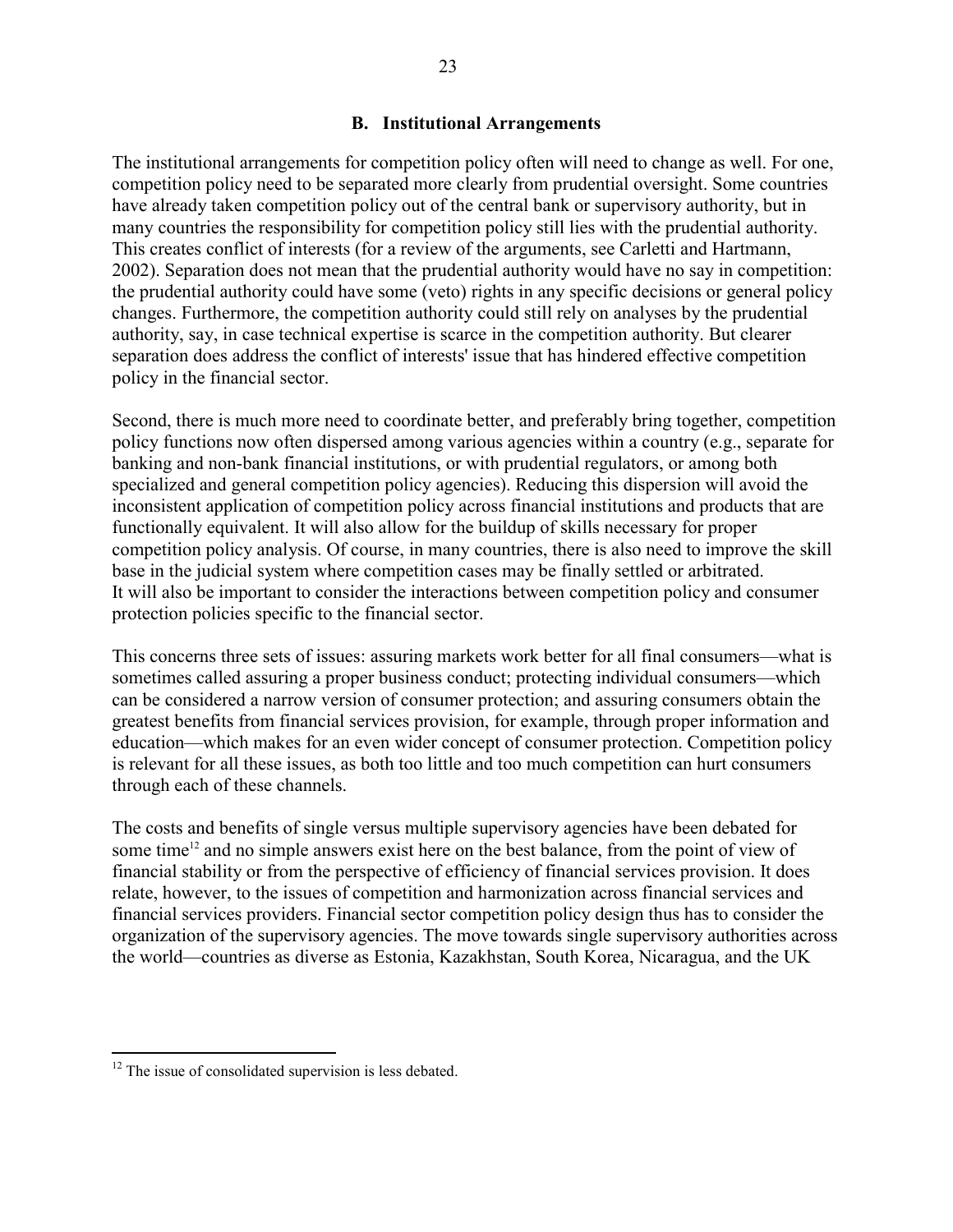have adopted it in the last decade—presumably could help with reducing unnecessary differences arising from multiple regulatory regimes.<sup>13</sup>

Superficially, differences in the degree of de-jure or de-facto harmonization (or lack thereof) among financial instruments are not obvious between various supervisory regimes. Even where there is a single supervisory authority, it has not done away with all (or even many) of the regulatory harmonization issues across sectors or products. Presumably, competitive pressures from producers and users and the lobbying strength of these constituencies relative to regulators will be the most important factors driving the (de-facto) reduction in barriers. In that respect, a more fragmented structure of regulation and supervision may well lead to more de-facto harmonization and convergence as financial services industries are stronger positioned to argue for regulatory changes and agencies "compete" with each other.<sup>14</sup> Nevertheless, whether any of these institutional arrangements are superior from the point of view of efficient financial services provision has not been researched in depth and may remain unclear in any case given the difficulty of attribution. And the organization of a supervisory authority in a single country may be of little relevance when competition for some financial services already is on a global basis.

The changing nature of financial services provision also means that other aspects affect the competitive environment. For example, the competitive structure in telecommunication markets may affect the market for electronic (or remote) finance, as in case of mobile payments. And, obviously, there is a much greater need today for international cooperation among various national agencies in the application of competition policy. Harmonization and convergence across markets, already a very complex undertaking within countries, will be compounded regionally or globally. The EU-experience, which has been engaged for quite some time now in a process of financial integration and convergence, shows the tenacity needed to create a single market for financial services. It shows that requiring some uniformity in minimal regulations is not sufficient since inconsistencies with national rules and laws still arise, as other policy areas need to be adjusted, which take much time and effort.

These national, regional and global experiences also show how many conceptually difficult questions can arise with convergence. For example, while many banks operate across borders without barriers, liquidity support and lender of last resort facilities are still organized nationally.

<u>.</u>

 $13$  Although there is this trend, it is not general. Some countries have recently adopted the model of integrating systemic stability and all—banking, insurance and pension—individual financial institutions prudential oversight, in one agency, but separate from the agency for market conduct supervision. Others have left systemic stability with the central bank, but organized prudential and market conduct under two separate agencies. Yet others have made no changes and still have separate prudential banking, securities markets and insurance supervisors operating in one country (and sometimes multiple of each, e.g., the US).

<sup>&</sup>lt;sup>14</sup> Obviously, this is highly context and country dependent, and ignores many other dimensions. For example, with strong financial institutions and weak regulators, a greater influence of private interests could lead in some countries to lax and low-cost standards, with perhaps greater competitiveness, but with more risk of financial instability. In other environments, capture of the regulator may lead to rent-seeking by (selected) financial institutions, but with limited risks.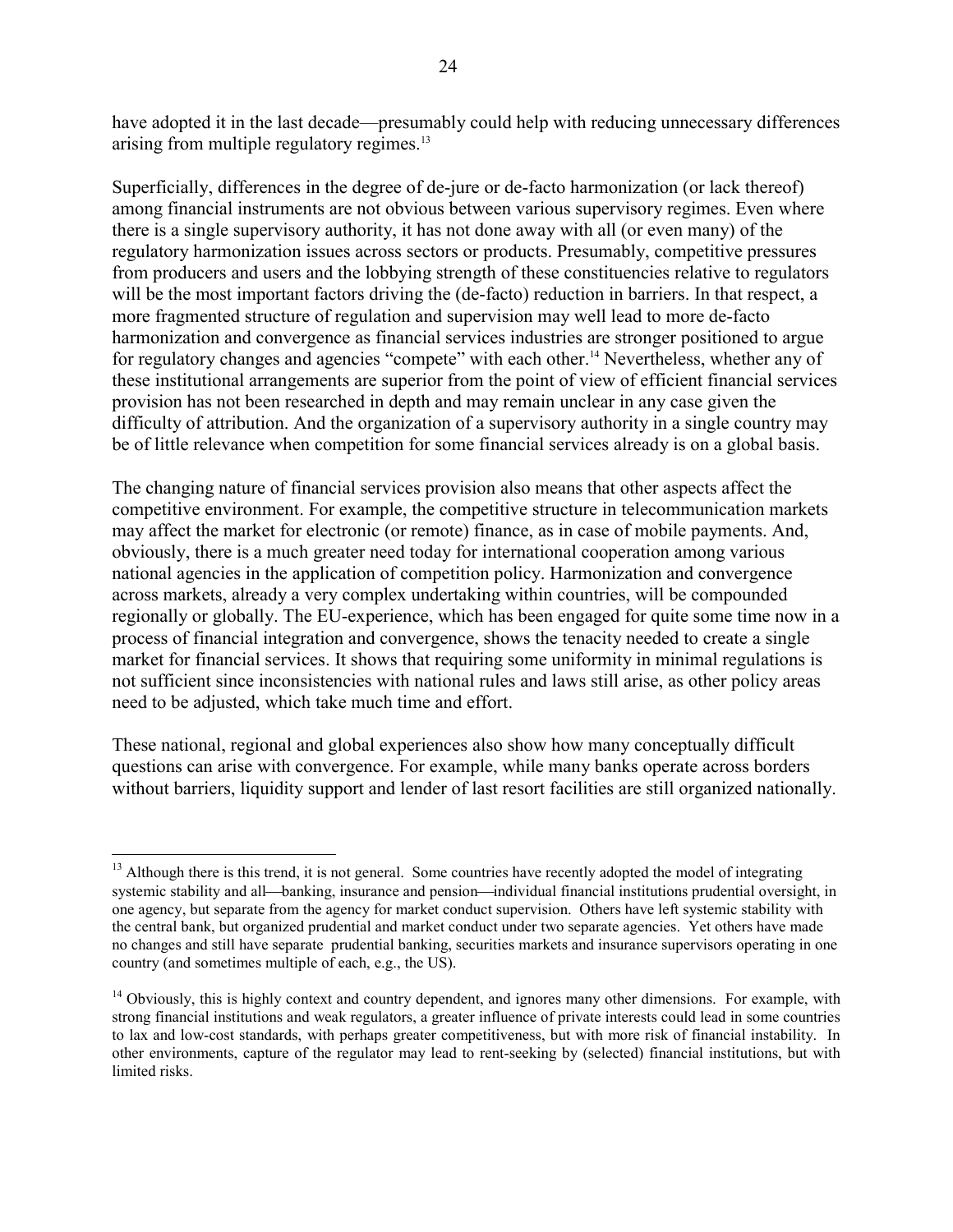This creates inconsistencies with policies for dealing with financial insolvency.15 While this topic largely concerns financial stability and is beyond this paper (there is large literature here; see the papers collected in Caprio, Evanoff and Kaufman, 2006), these differences can also have competitive implications. For example, banks from some countries may have more generous access to the local safety net than banks from other countries do. Of course, these issues also arise within countries, as when state-owned banks attract deposits at low interest rate because they are (perceived to be) covered more generously by the safety net, as has happened often in developing countries. And they arise both ex-ante and ex-post, as when weak banks receive liquidity and/or solvency support.<sup>16</sup> These and other issues mean that competition agencies will have to be both reactive and proactive in their investigations. Today, agencies often only respond to events such as large scale mergers and acquisitions, but undertake little analysis of competitive conditions in existing markets. An approach targeted at key areas of concern of possible anti-competitive behavior would be useful.

Lastly, harmonization and convergence depend these days to a great extent on international standards, of which the ones developed by the BCBS, IOSCO, IAIS and CPSS are the most visible. This has become a large body of "soft law".17 The ambition levels of these standards vary, from suggestions to achieve a minimum common denominator among existing national requirements, which is most often the case, to going beyond existing national requirements. Although the standards are voluntary in nature and implementation is left to countries themselves, some of the standards can be quite intrusive. In most cases, functional convergence and arbitrage would make remaining cross-border regulatory differences of little consequence in hindering competition. Some major initiatives, however, like Basel II and other rules affecting (cross-border) banking may end up hindering effective competition in some respects.18

<u>.</u>

<sup>&</sup>lt;sup>15</sup>Although liquidity management may be done centrally by the foreign bank in its home country, branches of foreign banks are typically eligible to receive liquidity support from the local host central bank. In case of insolvency of the head bank, however, the home country authorities are responsible, which can involve home government resources in case the whole bank fails. In single currency regions, like the EMU, there is an additional need for coordination between member countries' liquidity support and ECB's monetary policy.

<sup>&</sup>lt;sup>16</sup> This has happened in many financial crises (see Claessens, Klingebiel and Laeven (2003) for a overview of measures used in restructuring), but in the past has not led to competitive questions. The recent cases of the liquidity support for Northern Rock in the UK, the solvency support for IKB in Germany and the "bail-out" of Bear Stearns, however, have attracted some attention for their potential ant-competitive implications. Also, the (ongoing) large scale liquidity support during the recent financial crisis from the US Federal Reserve Board, the ECB and the Bank of England could raise such questions.

<sup>&</sup>lt;sup>17</sup> There are issues of the legitimacy and governance of the standards setting bodies, which are not discussed here.

<sup>&</sup>lt;sup>18</sup> The Basel II rules, for example, encourage international banks to use the same risk management approaches across national jurisdictions, which creates a level playing field and can help with competition. At the same time, too uniform application could lead credit risks to be priced too rich in some countries (e.g., emerging markets) and too thin in other countries. Adapting the approaches to capture the risks in various markets appropriately is necessary, but would negate some of the gains of uniformity.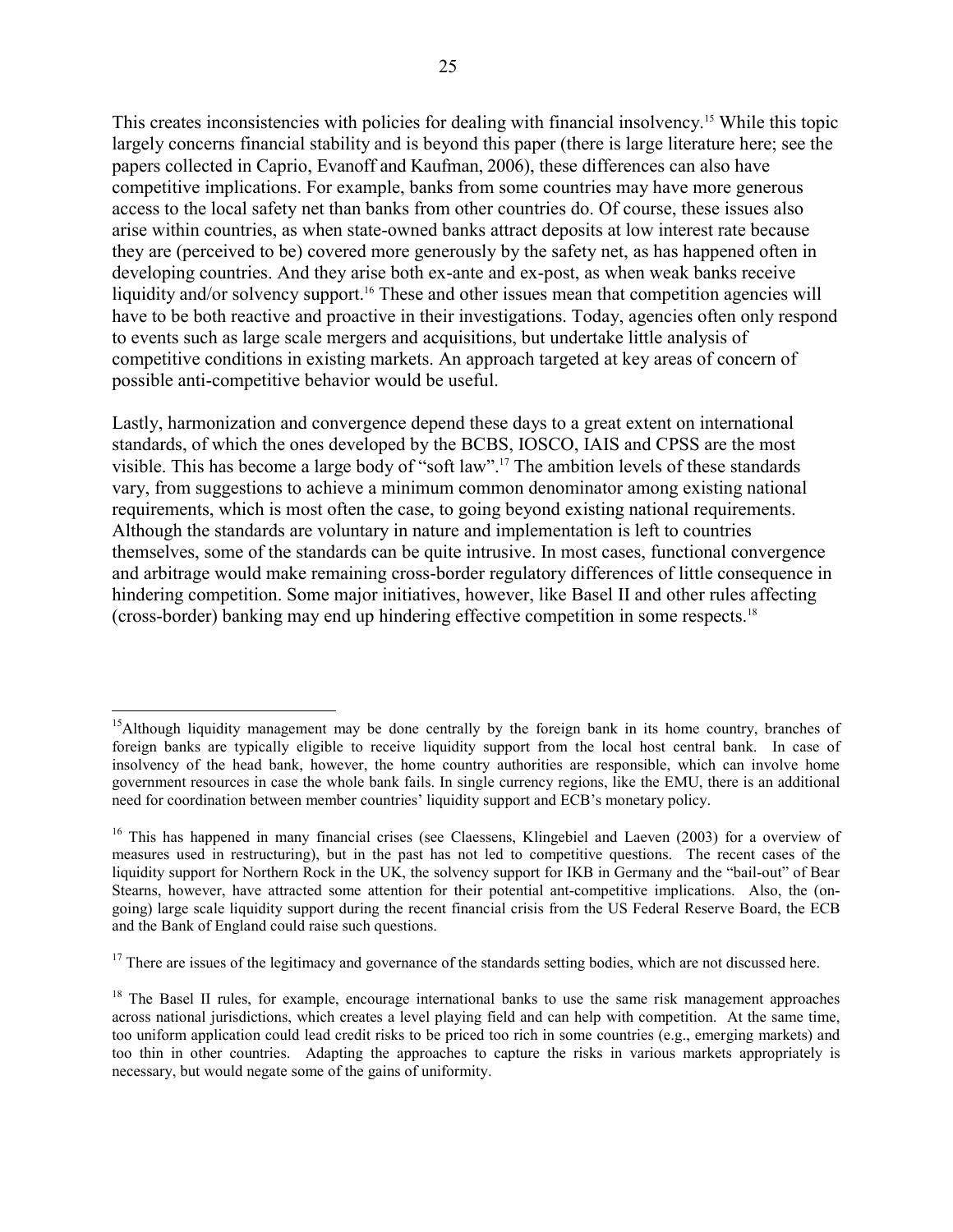#### **IV. CONCLUSION**

I review the state of knowledge on competition in the financial sector and how competition policy is and should be organized. I show that competition matters as in other industries, but that there are some specific analytical issues. Notably is the effect of excessive competition on financial stability, but also that the degree of competition matters for the access of firms and households to financial services. As a consequence, the view that competition in financial services is unambiguously good is more naive than in other industries. And it is not sufficient to analyze competitiveness from a narrow concept alone or focus on one effect only. One has to consider a broader set of objectives, including efficiency, access to services to various segments of users, and systemic financial sector stability, and possible tradeoffs among these objective. In terms of the factors driving competition in the financial sector and empirical measurement of competition, I highlight that one needs to consider standard industrial organization factors, such as entry and exit and contestability, but also that financial services provision has many network properties in production, distribution, and consumption, making for complex competition structures.

Besides the theoretical complexity, empirical evidence on competition in the financial sector is scarce and often not (yet) clear. Much of the current literature relates performance indicators to countries' financial system structures and regulatory regimes without formal measures of competitiveness. And the contestability view of competition is not the one typically applied. Rather, the market structure-conduct-performance paradigm is at best used. What is available, however, suggests that competition has spurred improvements, including greater product differentiation, lower cost of financial intermediation, more access to services, and enhanced stability. This evidence is fairly universal, from developed countries to many developing countries. In terms of factors driving competition, to date, it has been achieved by traditional means, i.e., making systems more open and contestable, i.e., having low barriers to entry and exit, with in developing countries internationalization of financial services often driving changes. As globalization, technological improvements and de-regulation further progress, the gains of competition can be expected to become even more wide-spread across and within countries.

At the same time, the review shows that once the easier steps have been taken, policies to achieve effective competition in all dimensions, and balancing the trade-offs between competition and other concerns, become more challenging. As financial services industries evolve, and as financial markets and products become more complex and global, new regulatory and competition policy issues arise. This means that approaches to competition issues need to adjust, important since competition policy in the financial sector is often already behind. But the theoretical and empirical literature is just catching up with the special issues and changes in financial services industries.

To move forward, therefore, besides improving the measurement of competition, much can be learned from policies already standard in many other industries, especially network industries. I make some suggestions on what approaches, as well as institutional arrangements and tools best fit a modern view of competition policy in the financial sector. I also suggest that policy makers can greatly enhance available data so that users will have the information needed to assess the costs of different financial services. Finally, with rapid changing financial services industries, there is a need to remain agile and adjust competition policies and procedures.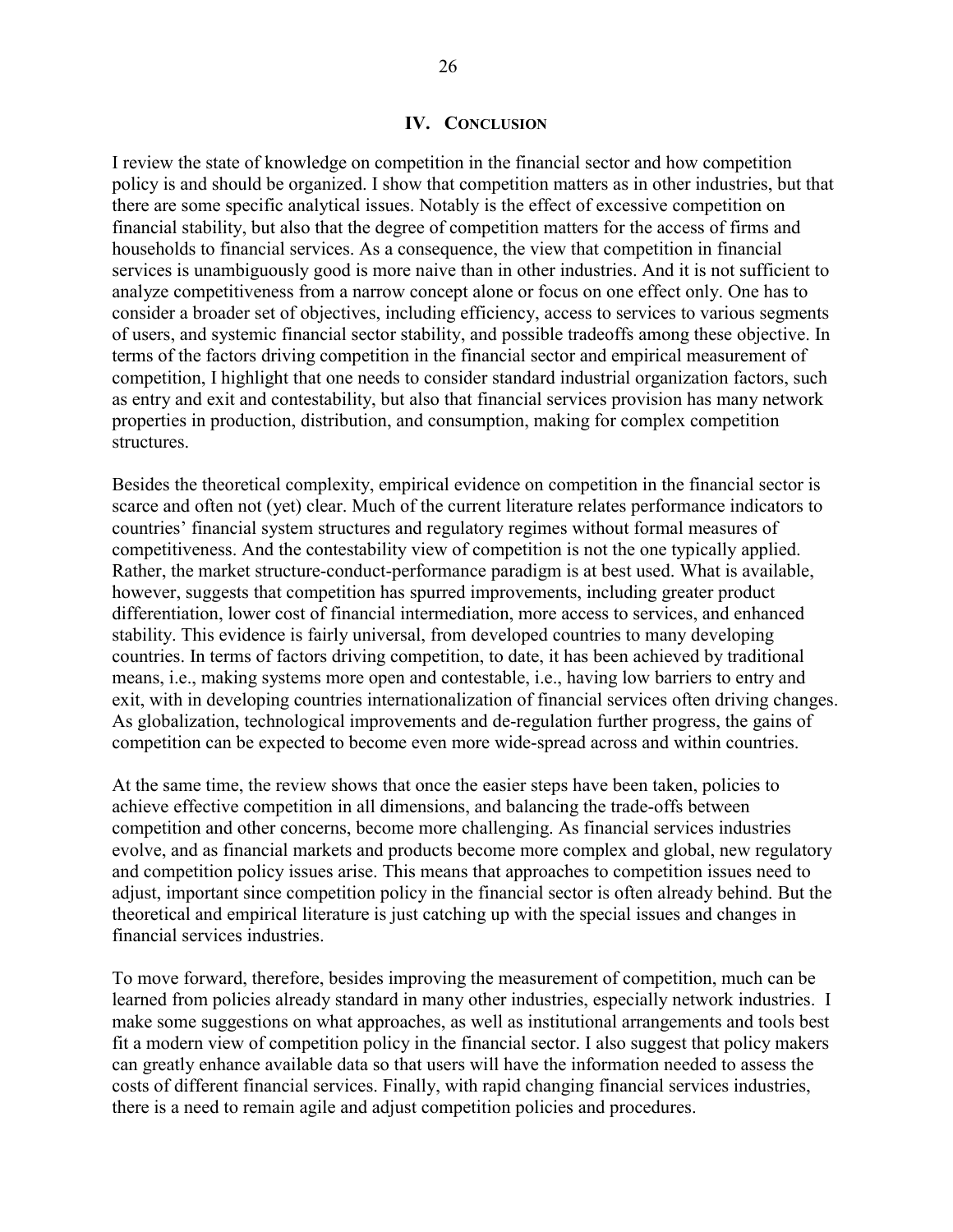#### **REFERENCES**

- Allen, Franklin, and Douglas Gale, 2004, "Competition and Financial Stability," *Journal of Money, Credit and Banking*, No. 363, Vol. 2, pp. 453-80.
- –––––, 2007, "Understanding Financial Crises," *Clarendon Lectures in Finance*, Oxford University Press, Oxford.
- Ausubel, Lawrence, 1991, "The Failure of Competition in the Credit Card Market," *American Economic Review*, No. 81, Vol. 1, pp. 50-81, March.
- Balto, D. A., 2000, "Creating a Payment System Network: The Tie that Binds or an Honorable Peace? *The Business Lawyer*, Vol. 55, pp. 1391-408, May.
- Bank for International Settlement, 2006, "The Banking System in Emerging Economies: How Much Progress has Been Made?" BIS Papers No 28, Basle.
- Barth, James R., Gerard Caprio Jr., and Ross Levine, 2001, "The Regulation and Supervision of Banks around the World: A New Database." In *Integrating Emerging Market Countries into the Global Financial System*, ed. by Robert E. Litan and Richard Herring, 183-241. Brookings-Wharton Papers on Financial Services, Brookings Institution Press.
- –––––, 2004, "Bank Regulation and Supervision: What Works Best?" *Journal of Financial Intermediation*, Vol. 132, pp. 205-48.
- –––––, 2006, "Rethinking Bank Regulation: When Angels Govern." Cambridge University Press.
- Baumol, William J., John C. Panzar, and Robert D. Willig, 1982, "Contestable Markets and the Theory of Industry Structure." San Diego, CA: Harcourt Brace Jovanovich.
- Beck, Thorsten, Asli Demirgüç-Kunt, and Ross Levine, 2006, "Bank Concentration, Competition, and Crises: First Results," *Journal of Banking and Finance*, No. 30, pp. 1581-603.
- Beck, Thorsten, Asli Demirgüç-Kunt, and Vojislav Maksimovic, 2004, "Bank Competition, Financing Constraints and Access to Credit," *Journal of Money Credit and Banking,* No. 363, No. 2, pp. 627-48.
- Beck, Thorsten Asli Demirguc-Kunt, and Maria Soledad Martinez Peria, 2008, "Banking Services for Everyone? Barriers to Bank Access and Use Around the World," forthcoming, *World Bank Economic Review.*
- Beck, Thorsten, and Maria Soledad Martinez Peria, 2007, "Foreign Bank Acquisitions and Outreach: Evidence from Mexico." World Bank Policy Research Working Paper 4467, Washington, D.C.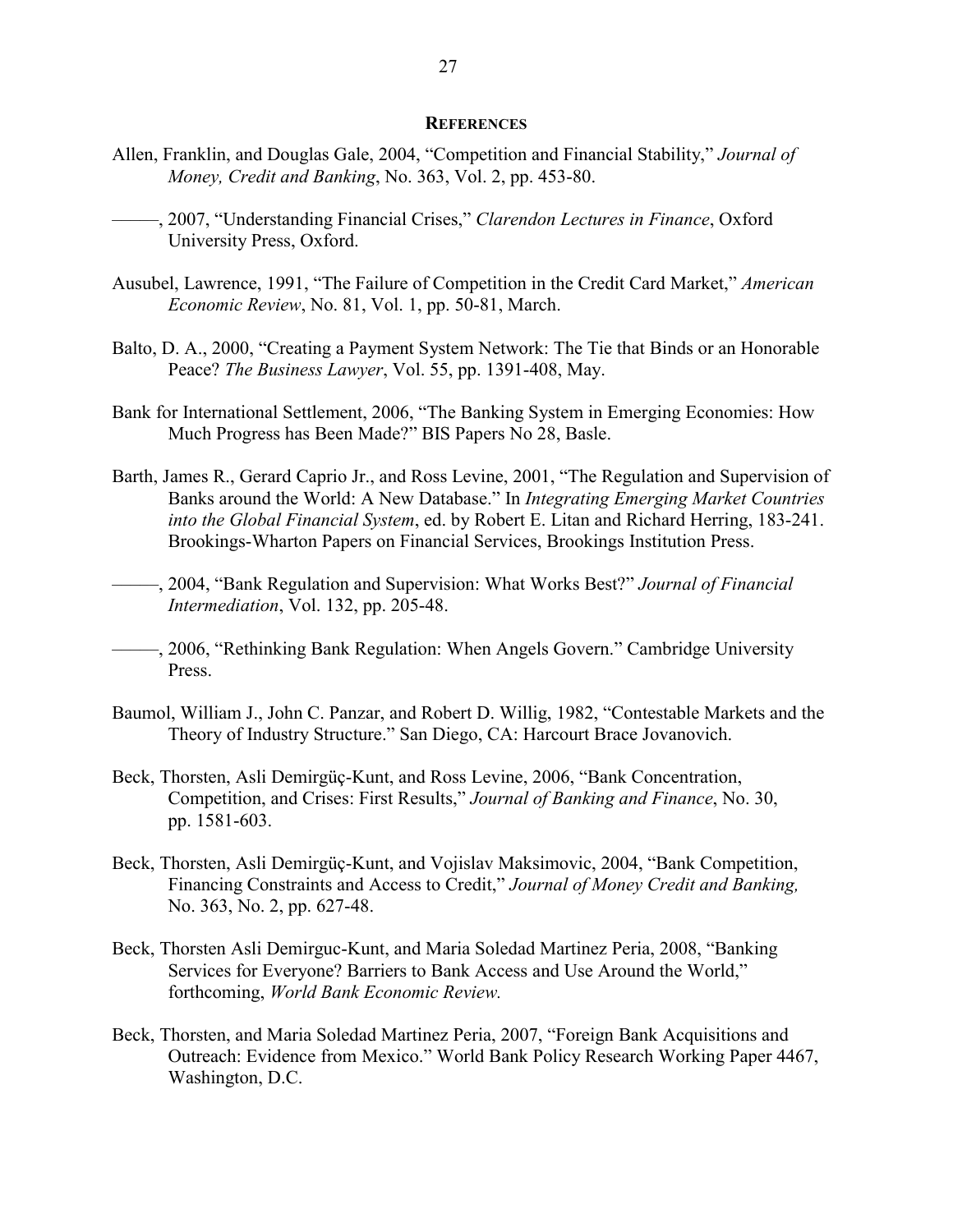- Bekaert, Geert, and Campbell Harvey, 2003, "Emerging Markets Finance," *Journal of Empirical Finance*, No.10, Vol. 1-2, pp. 3-56.
- Bekaert, Geert, Campbell Harvey, and Christian Lundblad, 2005, "Does Financial Liberalization Spur Growth," *Journal of Financial Economics,* Vol. 77, pp. 3-56.
- Berger, Allen N., 2000, "Efficiency in Banking: Professional Perspectives," in *Financial Institutions Management*, A. Saunders, McGraw-Hill, pp. 300-301.
- Berger, Allen N., 2006, "Why is Foreign Bank Penetration So Low in Developed Nations?" in Gerard Caprio, Jr., Douglas D. Evanoff, and George G. Kaufman, eds. *Cross-Border Banking: Regulatory Challenges*, pp. 125-149. World Scientific Studies in International Economics.
- Berger, Allen N., Rebecca S. Demsetz, and Philip E. Strahan, 1999, "The Consolidation of the Financial Services Industry: Causes, Consequences, and Implications for the Future." *Journal of Banking and Finance*, No. 23, pp. 135-94.
- Berger, Allen N. and Humphrey, B. C. 1997. Efficiency in financial institutions: International survey and directions for future research, *European Journal of Operational Research*, 98, pp. 175-212.
- Berger, Allen N., Nathan H. Miller, Mitchell A. Petersen, Raghuram Rajan, and Jeremy Stein, 2005, "Does Function Follow Organizational Form? Evidence from the Lending Practices of Large and Small Banks," *Journal of Financial Economics,* No. 76,. Pp. 237-69.
- Besanko, David A., and Anjan V. Thakor, 1992, "Banking Deregulation: Allocational Consequences of Relaxing Entry Barriers." *Journal of Banking and Finance*, Vol. 16, pp. 909-32.
- Bikker, Jacob A., and Johannes M. Groeneveld, 2000, "Competition and Concentration in the EU Banking Industry." *Kredit und Kapital*, No. 33. pp. 62-98.
- Bikker, Jacob A., and Katharina Haaf, 2000, "Measures of Competition and Concentration in the Banking Industry: A Review of the Literature," Research Series Supervision No. 27, De Nederlandsche Bank. *Economic & Financial Modelling,* No. 9, pp. 53-98. Reprinted in: J.A. Bikker, 2004, *Competition and efficiency in a unified European banking market*, Edward Elgar.
- –––––, 2001, "Competition, Concentration and Their Relationship: An Empirical Analysis of the Banking Industry." DNB Staff Report No. 68, De Nederlandsche Bank, July.
- Bikker, Jacob A., and Laura Spierdijk, 2007, "How Banking Competition Changed over Time," mimeo, De Nederlandsche Bank, Amsterdam, December.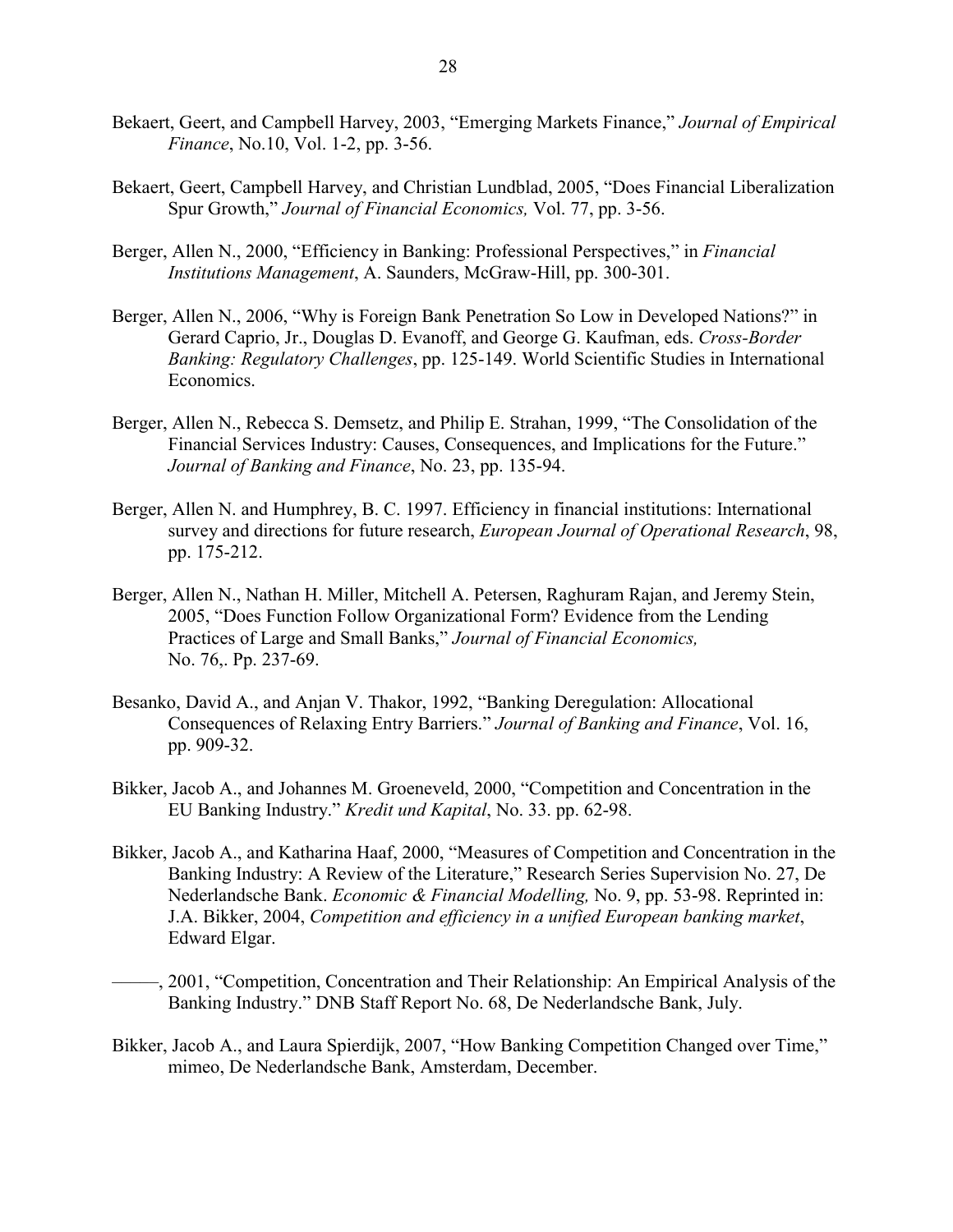- –––––, 2008, "Measuring and Explaining Competition in the Financial Sector," mimeo, De Nederlandsche Bank.
- –––––, and Finnie, P., 2006, "Misspecification in the Panzar-Rosse model: Assessing Competition in the Banking Industry." DNB Working Paper No. 114, De Nederlandsche Bank, Amsterdam.
- –––––, 2007, "Market Structure, Contestability and Institutional Environment: The Determinants of Banking Competition," DNB Working Paper No.156, De Nederlandsche Bank, Amsterdam.
- Boot, Arnoud, 2000, "Relationship Banking: What DO We Know?" *Journal of Financial Intermediation*, No. 9, pp. 7-25.
- Boot, Arnoud W.A., and Anjolein Schmeits, 2005, "The Competitive Challenge in Banking." Amsterdam Center for Law & Economics ACLE, Working Paper No. 2005-08.
- Boot, Arnoud, and Anjan V. Thakor, 2000, "Can Relationship Banking Survive Competition?" *Journal of Finance*, No. 55, Vol. 2, pp. 679-713.
- Boyd, John H., and Gianni De Nicolò, 2005, "The Theory of Bank Risk-Taking and Competition Revisited," *Journal of Finance*, No. 60, Vol. 3, pp. 1329-343.
- Boyd, John H., Gianni De Nicolò, and Abu M. Jalal, 2006, "Bank Risk-Taking and Competition Revisited: New Theory and New Evidence," IMF Working Paper WP/06/297.
- Caprio, Gerard, Jr., Douglas Darrell Evanoff, George G. Kaufman, eds., 2006, "Cross-Border Banking: Regulatory Challenges," The Federal Reserve Bank of Chicago and the World Bank, World Scientific Studies in International Economics.
- Carletti, Elena, and Philipp Hartmann, 2002, "Competition and Stability: What's Special About Banking?" ECB Working Paper No. 146, May.
- Carow, K.A., Edward Kane, and R. Narayanan, 2004, "How Have Borrowers Fared in Banking Mega-Mergers?" Unpublished manuscript, Boston College.
- CEPR, 2005, Barros, Pedro Pita, Erik Berglof, Paolo Fulghieri, Jordi Gual, Colin Mayer, Xavier Vives, 2005, "Integration of European Banking: The Way Forward. Monitoring European Deregulation*,*" No 3. Centre for Economic Policy Research CEPR and Fundacion BBVA. London, Spain. March.
- Cetorelli, Nicola, 1999, "Competitive Analysis in Banking: Appraisal of the Methodologies." *Economic Perspectives*, Federal Reserve Bank of Chicago, First Quarter, pp. 2-15.
- Čihák, Martin, and Klaus Schaeck, 2007, "Banking Competition and Capital Ratios." IMF Working Paper No. 07/216, Washington, D.C.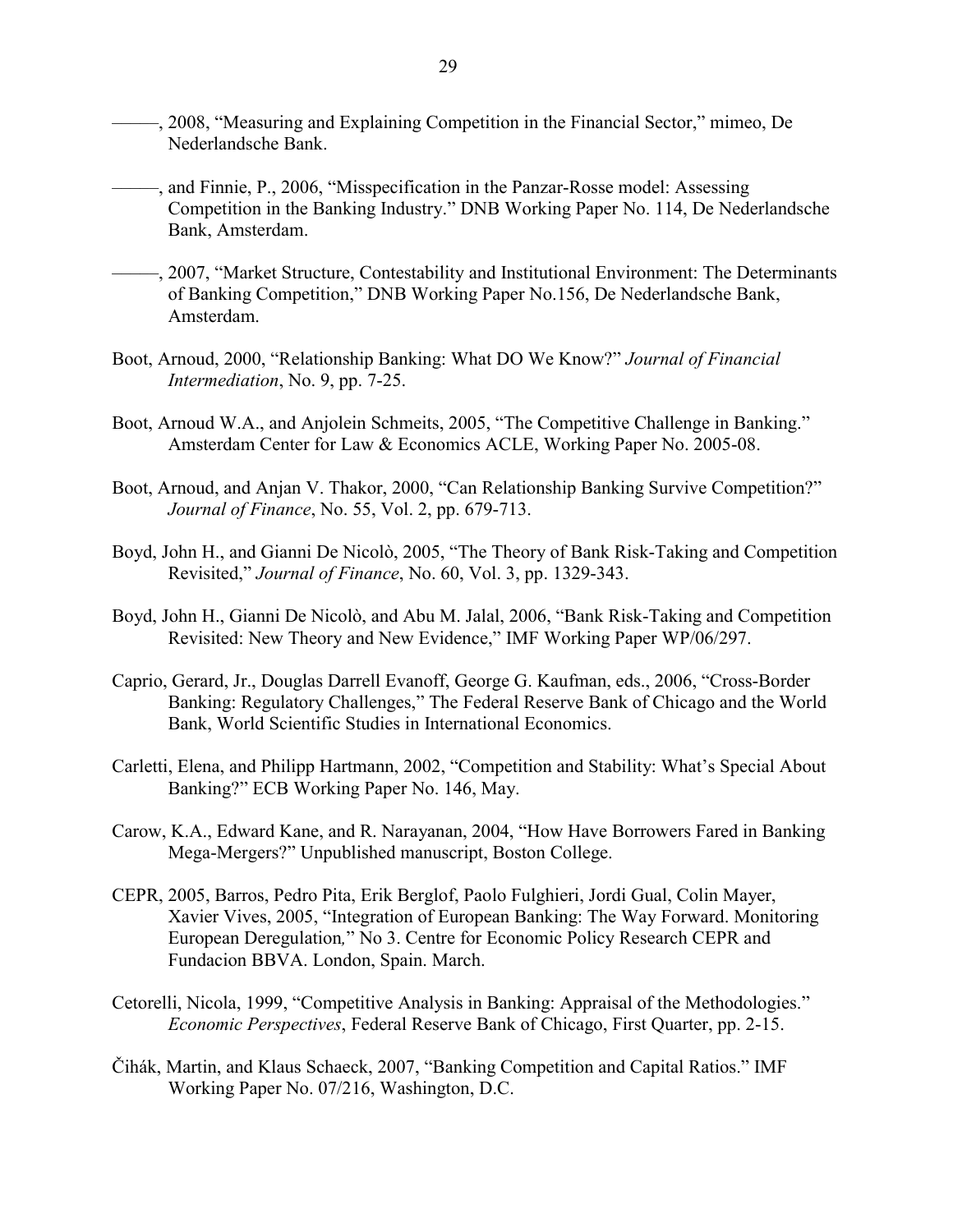- –––––, and Simon Wolfe, 2006, "Are More Competitive Banking Systems More Stable?" IMF Working Paper No. 06/143, Washington, D.C.
- Claessens, Stijn, 2006a, "Competitive Implications of Cross-Border Banking," in *Cross-Border Banking: Regulatory Challenges*, Gerard Caprio, Douglas D. Evanoff and George G. Kaufman, eds. World Scientific Publishing Co. Pvt. Ltd, New Jersey, pp. 151-82.
- –––––, 2006b, "Current Challenges in Financial Regulation." Policy Research Working Paper 4103, World Bank, Washington, D.C.
- Claessens, Stijn, Asli Demirgüç-Kunt, and Harry Huizinga, 2001, "How Does Foreign Entry Affect Domestic Banking Markets?" *Journal of Banking and Finance*, No. 25, pp. 891-911.
- Claessens, Stijn, Gergely Dobos, Daniela Klingebiel, and Luc Laeven, 2003, "The Growing Importance of Networks in Finance and Its Effects on Competition," in Anna Nagurney ed., *Innovations in Financial and Economic Networks,* Edward Elgar Publishers, Northampton, MA, USA, pp. 110-35.
- Claessens, Stijn, Daniela Klingebiel, and Luc Laeven, 2003, "Financial Restructuring in Banking and Corporate Sector Crises, What Policies to Pursue?" in Michael Dooley and Jeffrey Frankel eds., *Currency Crises Management*, NBER/University of Chicago Press, pp. 147-80.
- Claessens, Stijn, and Luc Laeven, 2004, "What Drives Banking Competition? Some International Evidence," *Journal of Money Credit and Banking*, No. 36, Vol. 3, June, Part 2, pp. 563-83.
- Claessens, Stijn, and Luc Laeven, 2005, "Financial Dependence, Banking Sector Competition, and Economic Growth," *Journal of the European Economic Association,* March, No. 31, pp. 179-201.
- Chopra, Ajai, 2007, "Opening up to Foreign Banks: Harnessing the Benefits and Avoiding the Pitfalls," mimeo, IMF.
- Cruickshank, Don, 2000, *Review of Banking Services in the UK, Competition in UK Banking: A Report to the Chancellor of the Exchequer,* at http://www.hm-treasury.gov.uk
- De Bandt, Olivier, and E. Philip Davis, 2000, "Competition, Contestability and Market Structure in European Banking Sectors on the Eve of EMU." *Journal of Banking and Finance*, No. 24, pp. 1045-066.
- De la Torre, Augusto, María Soledad Martínez Pería, Sergio Schmukler, 2008, "Bank Involvement With SMEs: Beyond Relationship Lending," World Bank, Washington, D.C.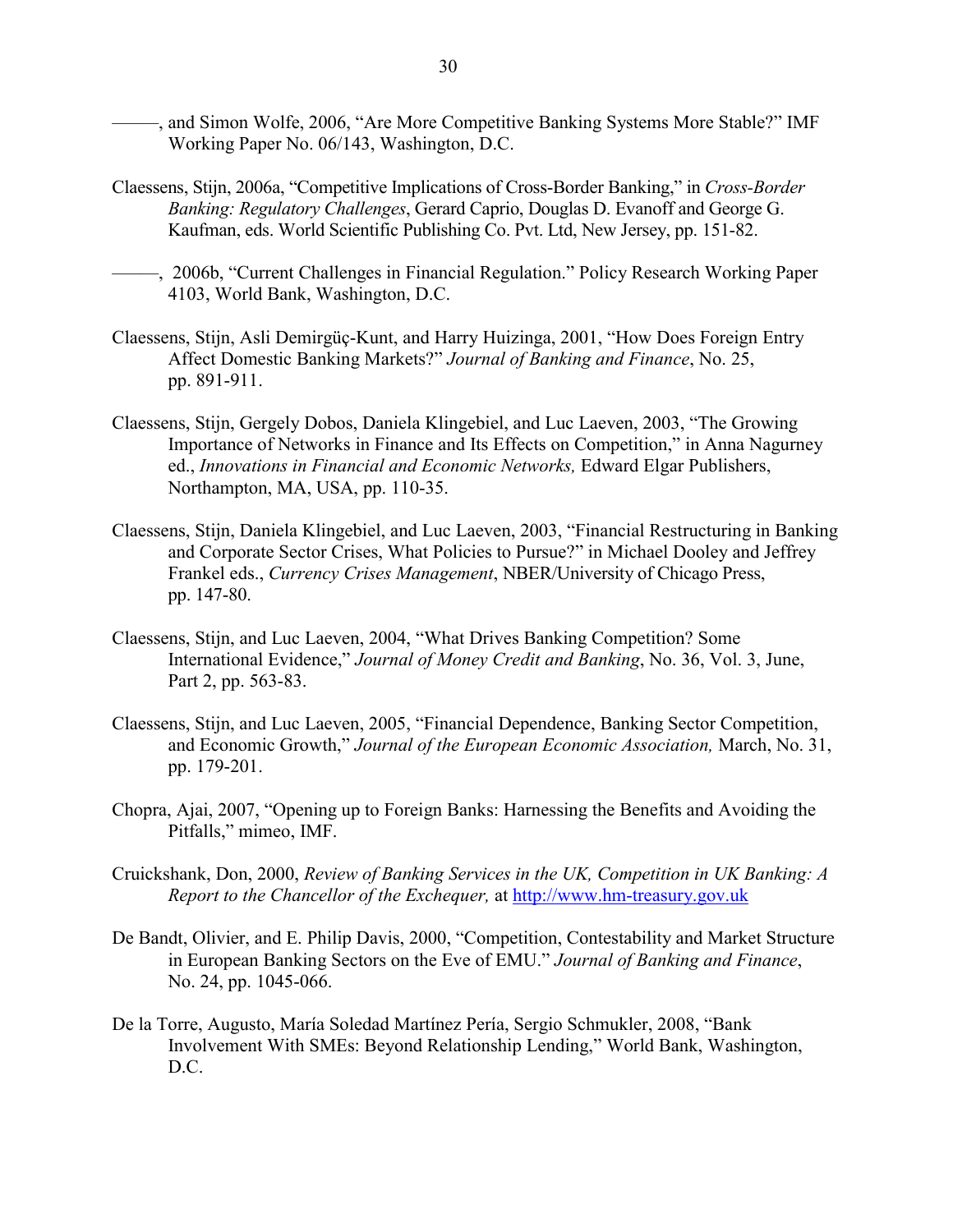- Degryse, Hans, Nancy Masschelein, and Janet Mitchell, 2005, "SMEs and Bank Lending Relationships: The Impact of Mergers," CEPR Working Paper No. 5061.
- Dell'Ariccia, Giovanni, and Robert Marquez, 2004, "Information and Bank Credit Allocation," *Journal of Financial Economics*, No. 71, pp. 185-214.
- Dell'Ariccia, Giovanni, Luc Laeven and Deniz Igan, 2008, "Credit Booms and Lending Standards: Evidence from the Subprime Mortgage Market," IMF Working Paper, Working Paper No. 08/106, Washington, D.C.
- Demirgüç-Kunt, Asli, Luc Laeven, and Ross Levine, 2004, "Regulations, Market Structure, Institutions, and the Cost of Financial Intermediation." *Journal of Money, Credit, and Banking*, No. 36, Vol. 3, pp. 593-622, June.
- Detragiache, Enrica, Poonam Gupta, and Thierry Tressel, 2007, "Foreign Banks in Poor Countries: Theory and Evidence." Forthcoming *Journal of Finance.* Also IMF Working Paper No. 06/18, Washington, DC.

European Central Bank, 2005, Indicators of Financial Integration in the Euro area, September.

- European Commission, 2005, White Paper on Financial Services Policy 2005-2010, Brussels, December.
- Gutiérrez de Rozas, Luis, 2007, Testing for Competition in the Spanish Banking Industry: The Panzar-Rosse Approach Revisited. Banco de España Research Paper No. WP-0726. Available at SSRN: http://ssrn.com/abstract=1005116
- Hauswald, Robert, and Robert Marquez, 2003, "Information Technology and Financial Services Competition," *The Review of Financial Studies,* No.16, Vol. 3, pp. 921-48.
- Hauswald, Robert, and Robert Marquez, 2005, "Competition and Strategic Information Acquisitions in Credit Markets," *Review of Financial Studies*, No.19, Vol. 3, pp. 967-1000.
- Hempell, Hannah S., 2002, "Testing for Competition Among German Banks. Economic Research Centre Discussion Paper No. 04/02." Available at SSRN: http://ssrn.com/abstract=304343 or DOI: 10.2139/ssrn.304343.
- Henry, Peter B., 2006, "Capital Account Liberalization: Theory, Evidence, And Speculation." NBER Working Paper 12698, Cambridge, MA.
- International Monetary Fund, 2007, "Reaping the Benefits of Financial Globalization." Available online at www.imf.org/external/np/res/docs/2007/0607.htm. International Monetary Fund, Washington, D.C.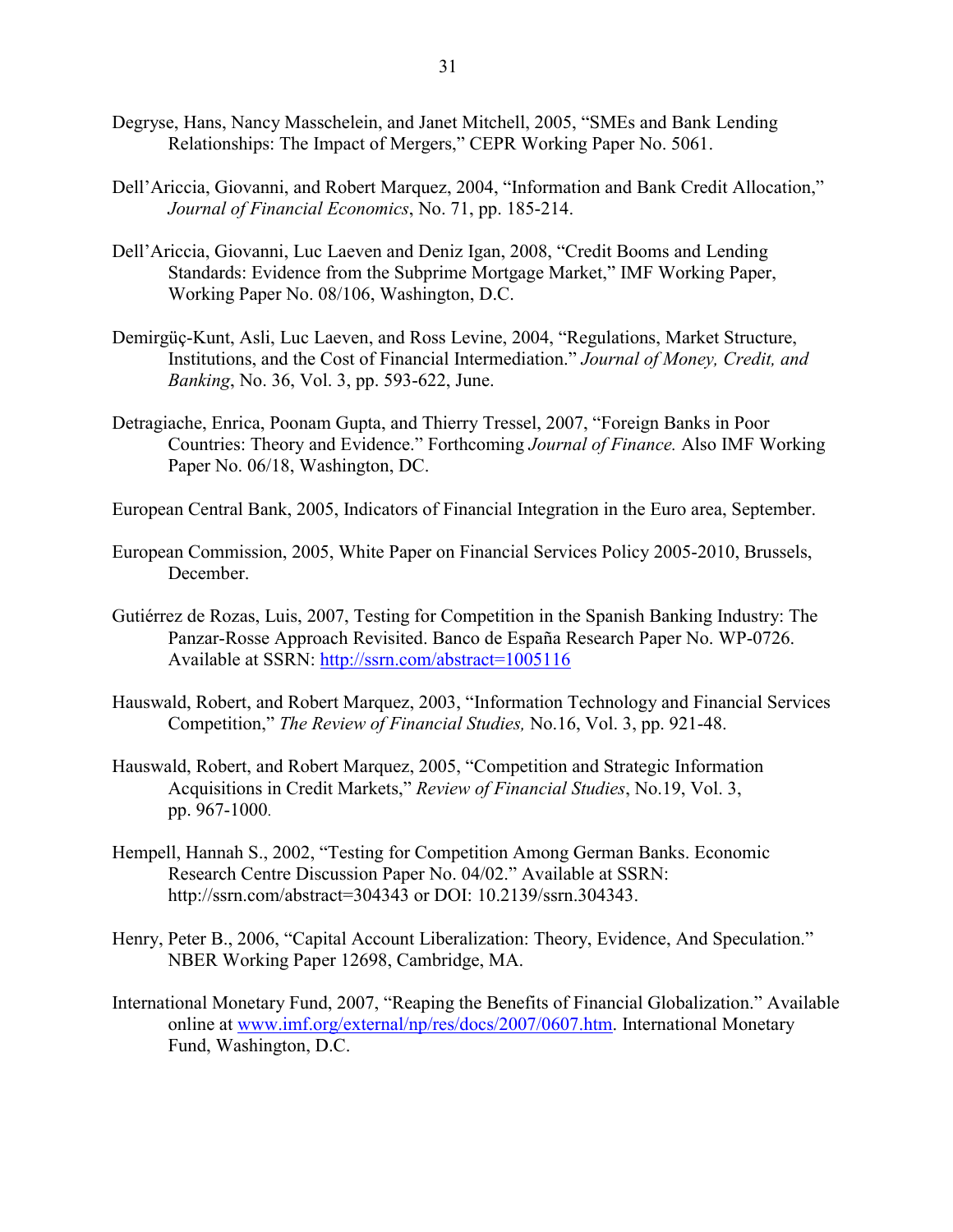- Ivatury, Gautam, and Ignacio Mas, 2008, "The Early Experience with Branchless Banking," April 1, CGAP Focus Note 46, Washington, D.C.
- Karceski, Jason, Steven Ongena, and David C. Smith, 2005, "The Impact of Bank Consolidation on Commercial Borrower Welfare," *Journal of Finance*, No. 60, pp. 2043-082.
- Kose, M. Ayhan, Eswar Prasad, Kenneth Rogoff, and Shang-Jin Wei, 2008, "Financial Globalization and Macroeconomic Policies," forthcoming, *Handbook of Development Economics*, D. Rodrik and M. Rosenzweig, eds.
- Levine, Ross, 1996, "Foreign Banks, Financial Development, and Economic Growth," in *International Financial Markets*, ed. by Claude Barfield. American Enterprise Institute Press, Washington.
- Laeven, Luc, and Ross Levine, 2007, "Is There a Diversification Discount in Financial Conglomerates? *Journal of Financial Economics*, forthcoming.
- Marquez, Robert, 2002, "Competition, Adverse Selection, and Information Dispersion in the Banking Industry, *Review of Financial Studies*, No. 15, No. 3, pp. 901-26.
- Mas, Ignacio, and Hannah Siedek, 2008, "Banking through Networks of Retail Agents," May 1, CGAP Focus Note 47, Washington, D.C.
- Mian, Atif, 2003, "Foreign, Private Domestic, and Government Banks: New Evidence from Emerging Markets." Unpublished manuscript. University of Chicago.
- Mian, Atif, 2006, "Distance Constraints: The Limits of Foreign Lending in Poor Economies," *Journal of Finance*. No.61, Vol. 2, pp. 1465-505.
- Mishkin, Frederic S., 2006, "The Next Great Globalization: How Disadvantaged Nations Can Harness Their Financial Systems to Get Rich." Princeton University Press, Princeton.
- Nakane, Marcio I., 2001, "A Test of Competition in Brazilian Banking." Banco Central do Brasil Working Paper No. 12. Available at SSRN: http://ssrn.com/abstract=273208 or DOI: 10.2139/ssrn.273208
- Panzar, John C., and James N. Rosse, 1987, "Testing for 'Monopoly' Equilibrium," *Journal of Industrial Economics*, Vol. 35, pp. 443-56.
- Petersen, Mitchell A., and Raghuram G. Rajan, 1994, "The Benefits of Lending Relationships: Evidence from Small Business Data," *Journal of Finance*, No. 49, pp.1367-400.
- Petersen, Mitchell A., and Raghuram G. Rajan, 1995, "The Effect of Credit Market Competition on Lending Relationships." *Quarterly Journal of Economics*, No.110, pp. 407-43.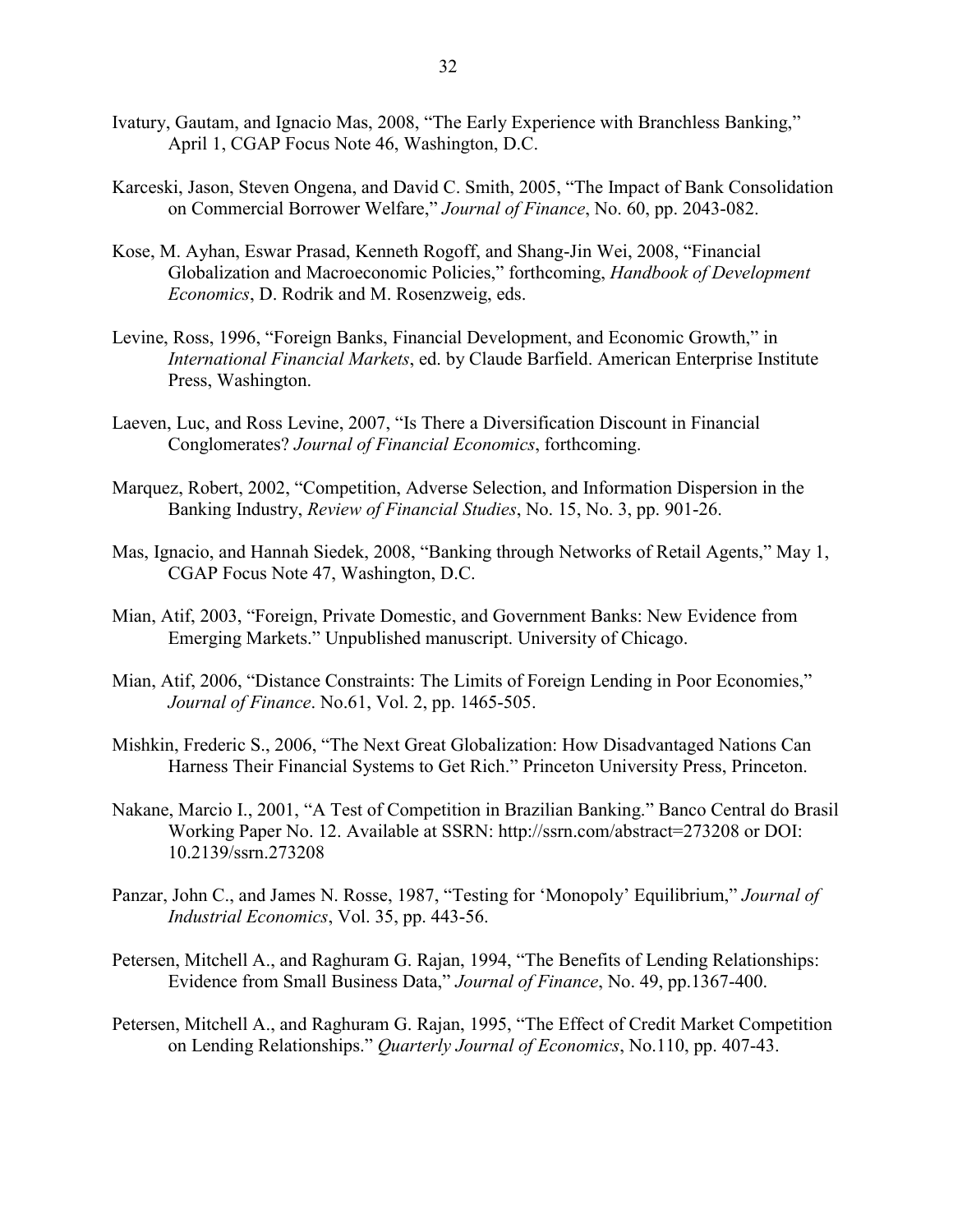- Perotti, Enrico C., and Suarez, Javier, 2002, "Last bank standing: What do I gain if you fail?" *European Economic Review*, No. 469, pp. 1599-622, October.
- Pindyck, Robert S., 2007, "Governance, Issuance Restrictions, and Competition in Payment Card Networks." MIT Sloan Research Paper No. 4651-07. http://ssrn.com/abstract=996722.
- Prasad, A., and Ghosh, Saibal, 2005, "Competition in Indian Banking." IMF Working Paper No. 05/141 Available at SSRN: http://ssrn.com/abstract=888010, Washington, D.C.
- Rajan, Raghuram, 1992, "Insiders and Outsiders: The Choice between Informed and Arm's-Length Debt," *Journal of Finance*, No. 474, pp. 1367-400.
- Rochet, J.-C. and Tirole, J., 2001a, "Cooperation Among Competitors: Some Economics of Payment Card Networks." Institut d'Economie Industrielle IDEI, Université de Toulouse 1, mimeographed.
- Rochet, J.-C. and Tirole, J., 2001b, "Patform Competition in Two-sided Markets," Institut d'Economie Industrielle IDEI, Université de Toulouse 1, mimeographed.
- Schulz, Heiner, 2006, "Foreign Banks in Mexico: New Conquistadors or Agents of Change?" Wharton Financial Institutions Center Working Paper No. 06-11. Available at SSRN: http://ssrn.com/abstract=917149.
- Sapienza, Paola, 2002, "The Effects of Banking Mergers on Loan Contracts," *Journal of Finance*, No. 57, pp. 1891-921.
- Sengupta, Rajdeep, 2007, "Foreign Entry and Bank Competition," *Journal of Financial Economics*, No. 84, pp. 502–28.
- Strahan, Philip, 2003, "The Real Effects of US Banking Deregulation," *Federal Reserve Bank of St. Louis Review*, July/August 2003, No. 85, Vol. 4, pp. 111-28.
- Tressel, Thierry, and Thierry Verdier, 2007, "Does Financial Globalization Discipline Politically Connected Firms?" Working Paper, IMF, Washington, D.C.
- Vives, Xavier, 2001, "Competition in the Changing World of Banking." *Oxford Review of Economic Policy*, No.17, pp. 535-45.
- Wong, Jim, T.C. Wong, Tom Fong, and Ka-fai Choi, 2006, "Competition in Hong Kong's Banking Sector: A Panzar-Rosse Assessment." http://ssrn.com/abstract=1032034.
- World Retail Banking Report, 2005, Produced by Capgemini, ING, and the European Financial Management & Marketing Association EFMA.
- Yildirim, H. Semih, and George C. Philippatos, 2007, "Restructuring, Consolidation, and Competition in Latin American Banking Markets," *Journal of Banking and Finance,* No. 31, Vol. 3, pp. 629-39.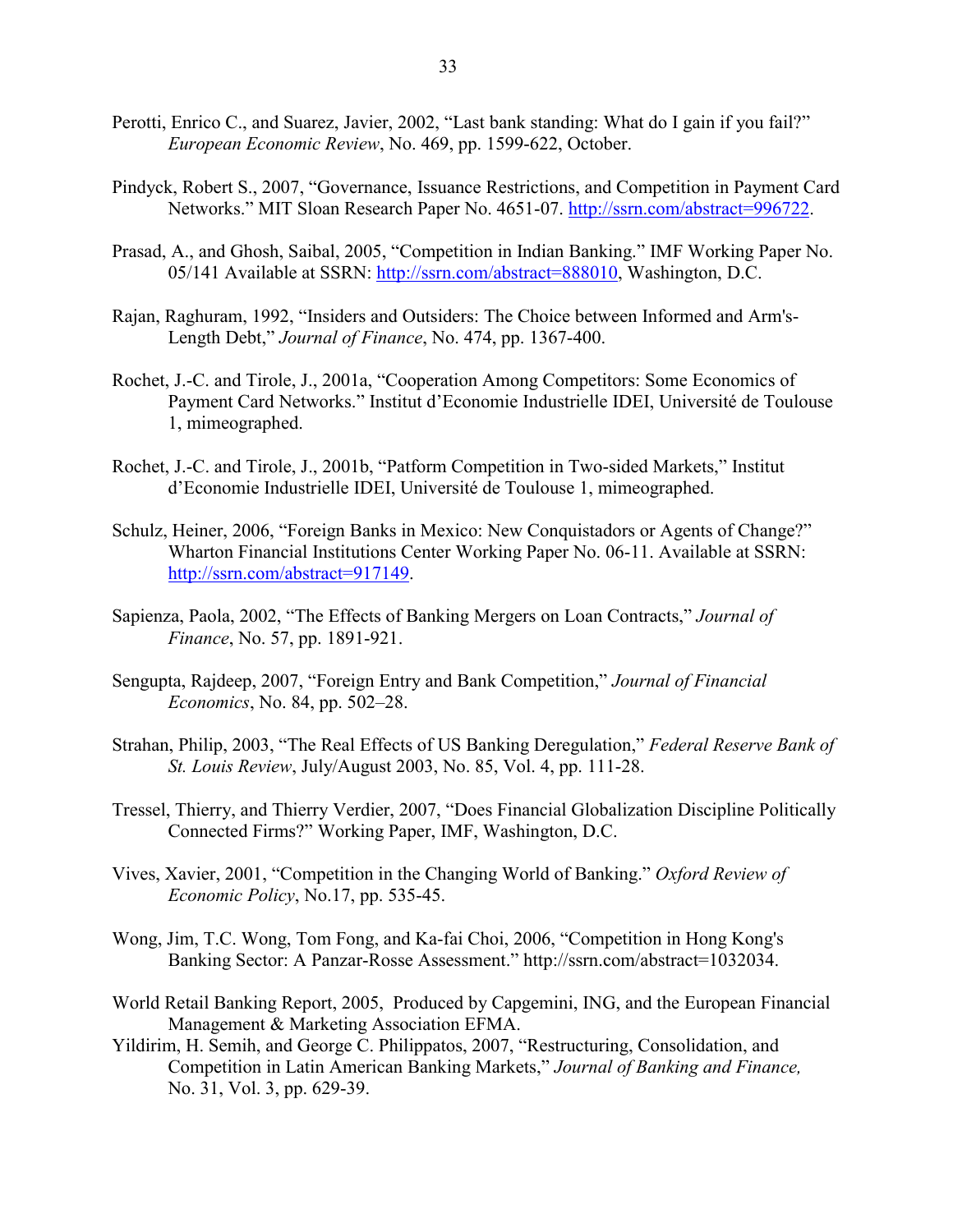|                    | <b>Bikker and Spierdijk</b> | <b>Claessens and Laeven</b> |
|--------------------|-----------------------------|-----------------------------|
| country            | H (at end of the period)    | H average                   |
| Algeria            | 0.34                        |                             |
| Andorra            | 0.88                        |                             |
| Argentina          | 0.55                        | 0.73                        |
| Armenia            | 0.43                        |                             |
| Australia          | 0.29                        | 0.8                         |
| Austria            | $-0.05$                     | 0.66                        |
| Azerbaijan         | $\boldsymbol{0}$            |                             |
| <b>Bahamas</b>     | 0.6                         |                             |
| Bahrain            | 0.41                        |                             |
| Bangladesh         | 0.87                        | 0.69                        |
| Belgium            | 0.73                        | 0.73                        |
| Bermuda            | 0.87                        |                             |
| Bolivia            | 0.99                        |                             |
| Botswana           | 0.23                        |                             |
| <b>Brazil</b>      | 0.55                        | 0.83                        |
| Canada             | 0.2                         | 0.67                        |
| Cayman Islands     | 0.96                        |                             |
| Chile              | 0.93                        | 0.66                        |
| China PR           | 1.57                        |                             |
| Colombia           | 0.78                        | 0.66                        |
| Costa Rica         | 0.78                        | 0.92                        |
| Croatia            | 0.04                        | 0.56                        |
| Cyprus             | $-0.09$                     |                             |
| Czech Republic     | 0.82                        | 0.73                        |
| Denmark            | 0.27                        | 0.5                         |
| Dominican Republic | 0.23                        | 0.72                        |
| Ecuador            | 0.67                        | 0.68                        |
| El Salvador        | 0.45                        |                             |
| Estonia            | 0.11                        |                             |
| Finland            | $-0.07$                     |                             |
| France             | 0.82                        | 0.69                        |
| Germany            | $0.8\,$                     | 0.58                        |
| Ghana              | 0.61                        |                             |
| Greece             | 0.47                        | 0.76                        |
| Hong Kong          | $-0.04$                     | 0.7                         |
| Honduras           |                             | 0.81                        |
| Hungary            | 0.79                        | 0.75                        |
| Iceland            | 0.55                        |                             |
| India              | 0.49                        | 0.53                        |
| Indonesia          | $-0.06$                     | 0.62                        |
| Ireland            | 1.12                        |                             |
| Israel             | 0.15                        |                             |
| Italy              | 0.08                        | 0.6                         |
| <b>Ivory Coast</b> | $-0.04$                     |                             |
| Japan              | 0.44                        | 0.47                        |
| Jordan             | 0.33                        |                             |
| Kazakhstan         | 0.28                        |                             |
| Kenya              | 0.62                        | 0.58                        |
| Korea              | 1.03                        |                             |
| Kuwait             | 0.36                        |                             |
| Latvia             | 0.52                        | 0.66                        |
|                    |                             |                             |

**Table 1. PR-Measures (H-statistics) of Competitiveness of Banking Systems Around the World**